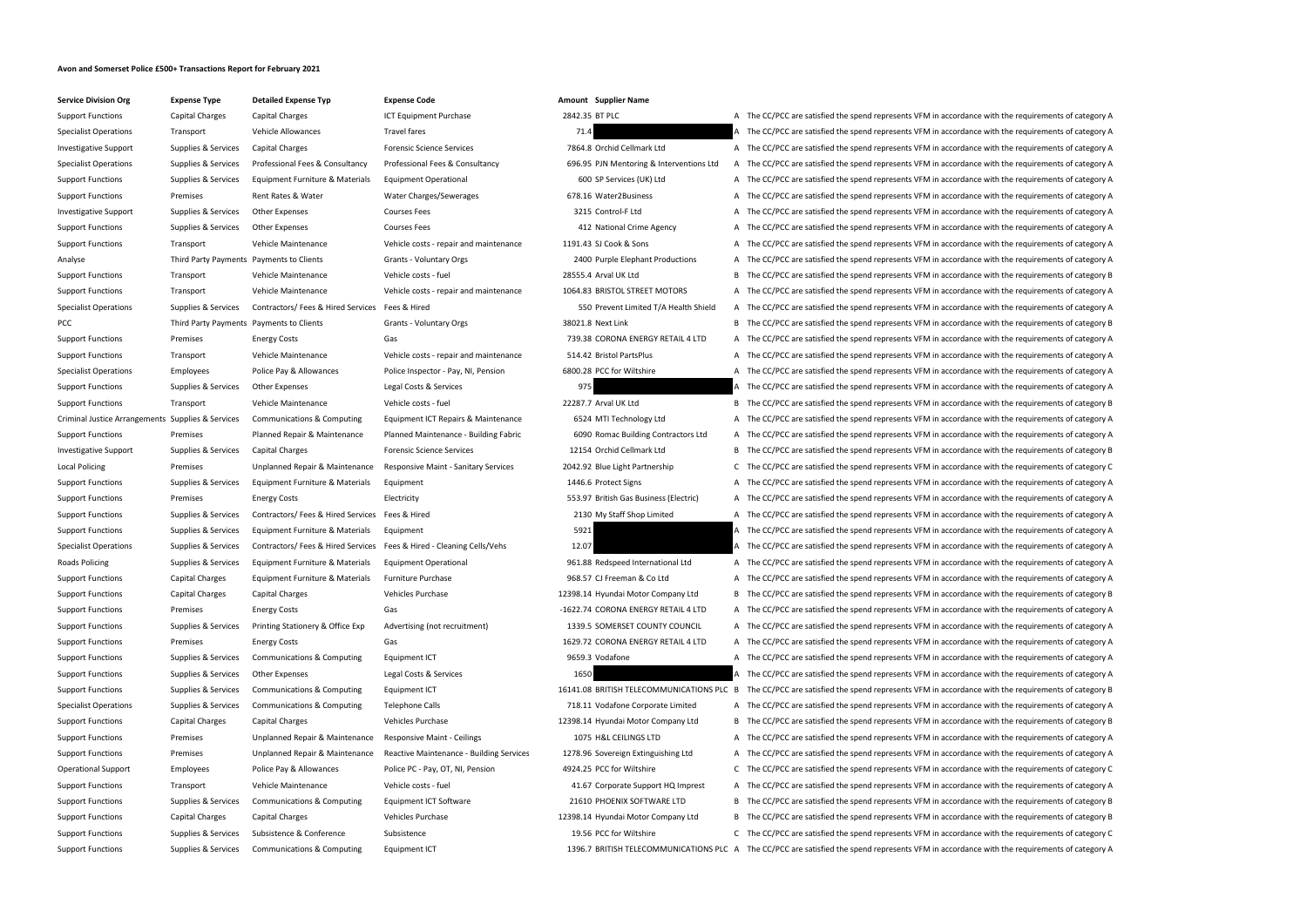Support Functions Premises Rent Rates & Water Rents Rents Rents 2800 North Somerset Council A The CC/PCC are satisfied the spend represents VFM in accordance with the requirements of category A

Specialist Operations Employees Police Overtime Police PC - Overtime 956.85 PCC for Wiltshire A The CC/PCC are satisfied the spend represents VFM in accordance with the requirements of category A PCC Third Party Payments Payments to Clients Grants - Voluntary Orgs 37147.25 Barnardos B The CC/PCC are satisfied the spend represents VFM in accordance with the requirements of category B Support Functions Supplies & Services Communications & Computing Equipment ICT Repairs & Maintenance 1776 Vodafone A The CC/PCC are satisfied the spend represents VFM in accordance with the requirements of category A Support Functions Capital Charges Capital Charges ICT Equipment Purchase 5500 Oleeo plc A The CC/PCC are satisfied the spend represents VFM in accordance with the requirements of category A Support Functions Supplies & Services Equipment Furniture & Materials Equipment 22000 Axon Public Safety UK Limited B The CC/PCC are satisfied the spend represents VFM in accordance with the requirements of category B Support Functions Supplies & Services Other Expenses Legal Costs & Services 525 A The CC/PCC are satisfied the spend represents VFM in accordance with the requirements of category A Support Functions Capital Charges Capital Charges Other Plant & Equipment 79975 TRUVELO UK LTD C The CC/PCC are satisfied the spend represents VFM in accordance with the requirements of category C Support Functions Supplies & Services Equipment Furniture & Materials Equipment Repairs & Maintenance 6983.44 Straightset Limited A The CC/PCC are satisfied the spend represents VFM in accordance with the requirements of c Support Functions Capital Charges Capital Charges Vehicles Purchase Vehicles Purchase 12398.14 Hyundai Motor Company Ltd B The CC/PCC are satisfied the spend represents VFM in accordance with the requirements of category B Specialist Operations Employees Police Pay & Allowances Police Chief Inspector - Pay, NI, Pension, 7595.68 PCC for Wiltshire C The CC/PCC are satisfied the spend represents VFM in accordance with the requirements of catego Support Functions Supplies & Services Printing Stationery & Office Exp Postage exp exposure 617.78 PURCHASE POWER A The CC/PCC are satisfied the spend represents VFM in accordance with the requirements of category A Support Functions Supplies & Services Equipment Furniture & Materials Equipment 4270 Cardiac Science Holdings (UK) Ltd A The CC/PCC are satisfied the spend represents VFM in accordance with the requirements of category A Investigative Support Supplies & Services Equipment Furniture & Materials Equipment Operational 618.05 WA Products (UK) Ltd t/a SceneSafe A The CC/PCC are satisfied the spend represents VFM in accordance with the requireme Support Functions Capital Charges Capital Charges Vehicles Purchase Vehicles Purchase 12398.14 Hyundai Motor Company Ltd B The CC/PCC are satisfied the spend represents VFM in accordance with the requirements of category B Support Functions Capital Charges Equipment Furniture & Materials Furniture Purchase 500.6 GRATNELLS LTD A The CC/PCC are satisfied the spend represents VFM in accordance with the requirements of category A Support Functions Premises Energy Costs Electricity Electricity Electricity 687.1 British Gas Business (Electric) A The CC/PCC are satisfied the spend represents VFM in accordance with the requirements of category A Criminal Justice Arrangements Supplies & Services Professional Fees & Consultancy Professional Fees & Consultancy Professional Fees & Consultancy Professional Fees & Consultancy 2690 Systems Technology Consultants Ltd A Th Support Functions Premises Rent Rates & Water Hire of Accommodation Hire of Accommodation 585 County Marquees Ltd A The CC/PCC are satisfied the spend represents VFM in accordance with the requirements of category A Support Functions Employees Police Staff Pay & Allowances Staffing Agency 1836.84 Hays Specialist Recruitment Ltd A The CC/PCC are satisfied the spend represents VFM in accordance with the requirements of category A Support Functions Capital Charges Capital Charges Vehicles Purchase Vehicles Purchase 17748.77 Ford Motor Company Limited B The CC/PCC are satisfied the spend represents VFM in accordance with the requirements of category Local Policing Supplies & Services Other Expenses Courses Fees Courses Fees 2000 PCC for South Wales A The CC/PCC are satisfied the spend represents VFM in accordance with the requirements of category A Support Functions Transport Vehicle Maintenance Vehicle costs - repair and maintenance 15174.21 Clifford Thames Limited B The CC/PCC are satisfied the spend represents VFM in accordance with the requirements of category B Support Employees Indirect Employee Expenses Refunds - Contributions 2368.9 2368.9 A The CC/PCC are satisfied the spend represents VFM in accordance with the requirements of category A Specialist Operations Employees Police Overtime Police PC - Overtime 7019.47 PCC for Wiltshire A The CC/PCC are satisfied the spend represents VFM in accordance with the requirements of category A Specialist Operations Transport Vehicle Maintenance Vehicle costs - repair and maintenance 69.99 A The CC/PCC are satisfied the spend represents VFM in accordance with the requirements of category A Support Functions Supplies & Services Other Expenses Legal Fees 3rd Party Legal Fees 3rd Party 675 A The CC/PCC are satisfied the spend represents VFM in accordance with the requirements of category A Specialist Operations Third Party Payments Other Local Authorities or Forces Contributions to Other Forces 16880.34 PCC for Wiltshire B The CC/PCC are satisfied the spend represents VFM in accordance with the requirements Support Functions Supplies & Services Other Expenses Legal Costs & Services 600 A The CC/PCC are satisfied the spend represents VFM in accordance with the requirements of category A Support Functions Transport Vehicle Maintenance Vehicle costs - repair and maintenance 1559.86 SJ Cook & Sons A The CC/PCC are satisfied the spend represents VFM in accordance with the requirements of category A Support Functions Transport Vehicle Maintenance Vehicle costs - licences 2228 Corporate Support HQ Imprest A The CC/PCC are satisfied the spend represents VFM in accordance with the requirements of category A Support Functions Supplies & Services Equipment Furniture & Materials Equipment 3295.72 Scan Computers International Ltd A The CC/PCC are satisfied the spend represents VFM in accordance with the requirements of category A Local Policing Supplies & Services Clothing Uniforms & Laundry Clothing & Uniforms - Issues 1049 Citron Hygiene UK Limited A The CC/PCC are satisfied the spend represents VFM in accordance with the requirements of category Support Functions Capital Charges Capital Charges Vehicles Purchase Vehicles Purchase 12869 Hyundai Motor Company Ltd B The CC/PCC are satisfied the spend represents VFM in accordance with the requirements of category B Specialist Operations Transport Vehicle Maintenance Vehicle costs - fuel 4070.04 A The CC/PCC are satisfied the spend represents VFM in accordance with the requirements of category A Support Functions Premises Cleaning & Domestic Supplies Cleaning Charges 2261 Sodexo Limited A The CC/PCC are satisfied the spend represents VFM in accordance with the requirements of category A Support Functions Supplies & Services Professional Fees & Consultancy Professional Fees & Consultancy Professional Fees & Consultancy Professional Fees & Consultancy 21375 ANTHONY BROOKES SURVEYS LTD A The CC/PCC are satis Criminal Justice Arrangements Supplies & Services Other Expenses Remand costs Remand costs 877.5 First West of England Ltd A The CC/PCC are satisfied the spend represents VFM in accordance with the requirements of category Specialist Operations Supplies & Services Contractors/ Fees & Hired Services Fees & Hired The Manual 2 A The CC/PCC are satisfied the spend represents VFM in accordance with the requirements of category A Support Functions Premises Planned Repair & Maintenance Planned Maintenance - Building Services 9780.36 Sovereign Extinguishing Ltd A The CC/PCC are satisfied the spend represents VFM in accordance with the requirements of Support Functions Premises Rent Rates & Water Landlords Service Charge 3983.62 North Somerset Council A The CC/PCC are satisfied the spend represents VFM in accordance with the requirements of category A Support Functions Transport Vehicle Maintenance Vehicle costs - repair and maintenance 6684.68 SJ Cook & Sons A The CC/PCC are satisfied the spend represents VFM in accordance with the requirements of category A Analyse Supplies & Services Equipment Furniture & Materials Equipment Supplies Equipment 585 SELECTAMARK SECURITY SYSTEMS PLC A The CC/PCC are satisfied the spend represents VFM in accordance with the requirements of categ Specialist Operations Employees Police Pay & Allowances Police Sergeant - Pay, NI, Pension 5486.23 PCC for Wiltshire C The CC/PCC are satisfied the spend represents VFM in accordance with the requirements of category C PCC Third Party Payments Payments to Clients Grants - Voluntary Orgs 14916.67 Resolve West B The CC/PCC are satisfied the spend represents VFM in accordance with the requirements of category B Local Policing Premises Cleaning & Domestic Supplies Cleaning Charges 5040 Blue Light Partnership C The CC/PCC are satisfied the spend represents VFM in accordance with the requirements of category C Local Policing Premises Rent Rates & Water Landlords Service Charge 3798.02 North Somerset Council A The CC/PCC are satisfied the spend represents VFM in accordance with the requirements of category A Support Functions Premises Energy Costs Gas Gas Functions Carolyne and A The CC/PCC are satisfied the spend represents VFM in accordance with the requirements of category A Criminal Justice Arrangements Supplies & Services Medical Fees Doctors - call out fees 12932 G4S Health Services (UK) Ltd B The CC/PCC are satisfied the spend represents VFM in accordance with the requirements of category Support Functions Supplies & Services Other Expenses Legal Costs & Services 854.35 A The CC/PCC are satisfied the spend represents VFM in accordance with the requirements of category A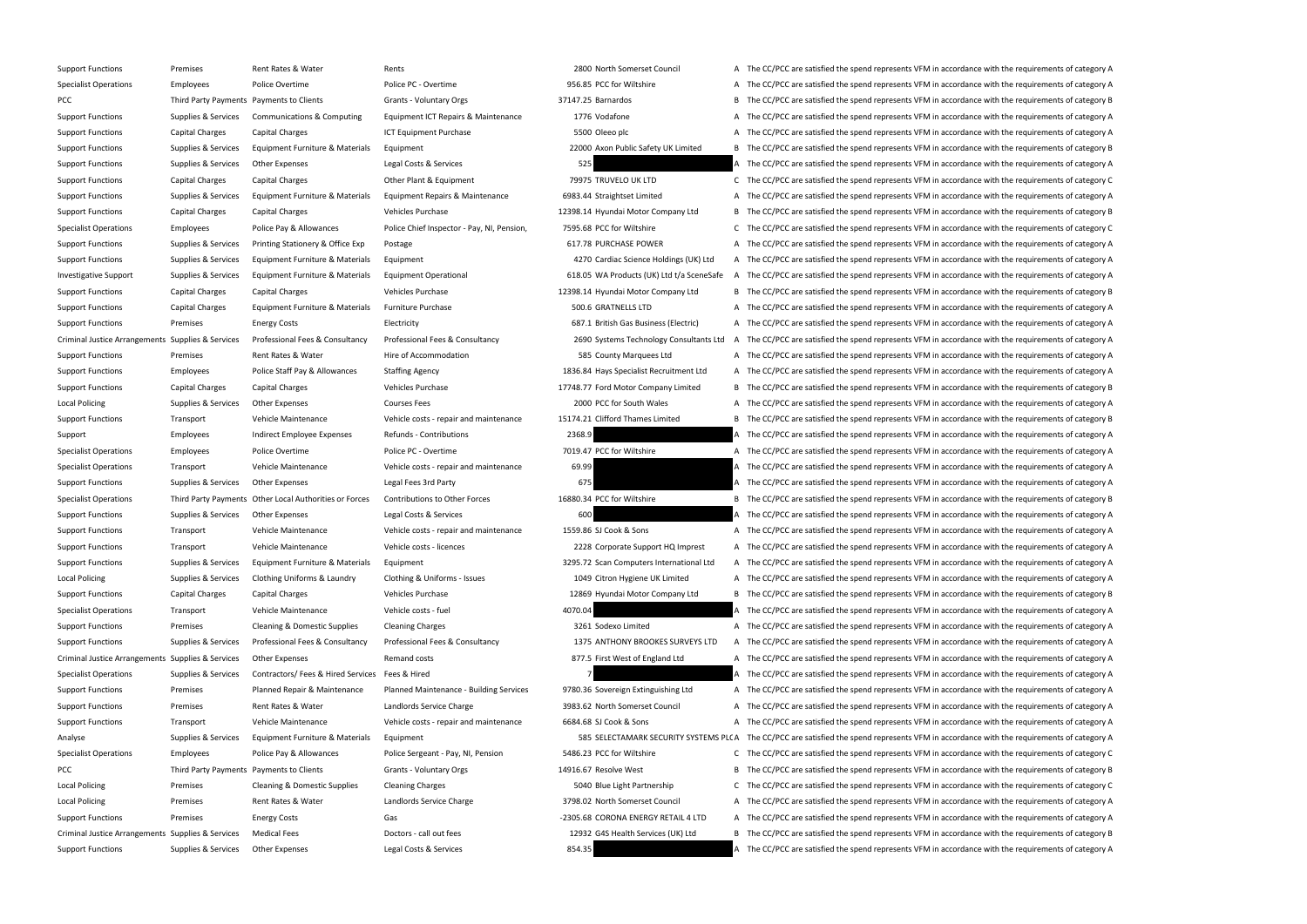Support Functions Capital Charges Capital Charges Other Plant & Equipment Other Plant & Equipment 595 LONDON CAMERA EXCHANGE GROUP A The CC/PCC are satisfied the spend represents VFM in accordance with the requirements of Support Functions Premises Energy Costs Gas Gas Gas Strawbury Costs Gas Strawbury Costs Gas Strawbury Costs Gas Strawbury Costs Gas Strawbury Costs Category A Strawbury A The CC/PCC are satisfied the spend represents VFM i Support Functions Supplies & Services Professional Fees & Consultancy Professional Fees & Consultancy Professional Fees & Consultancy Professional Fees & Consultancy B126.25 IBM (United Kingdom) Ltd A The CC/PCC are satisf Support Functions Capital Charges Capital Charges Vehicles Purchase Vehicles Purchase 12398.14 Hyundai Motor Company Ltd B The CC/PCC are satisfied the spend represents VFM in accordance with the requirements of category B Support Functions Premises Planned Repair & Maintenance Planned Maintenance - Building Services 1159.54 Kingsmead of Bath A The CC/PCC are satisfied the spend represents VFM in accordance with the requirements of category Support Functions Supplies & Services Professional Fees & Consultancy Professional Fees & Consultancy Professional Fees & Consultancy Professional Fees & Consultancy 200 Corporate Support HQ Imprest A The CC/PCC are satisf Support Functions Supplies & Services Other Expenses Legal Costs & Services A The CC/PCC are satisfied the spend represents VFM in accordance with the requirements of category A Support Functions Supplies & Services Printing Stationery & Office Exp Advertising (not recruitment) 1344.3 SOMERSET COUNTY COUNCIL A The CC/PCC are satisfied the spend represents VFM in accordance with the requirements of Support Functions Transport Vehicle Maintenance Vehicle costs - repair and maintenance 2191 AA Business Services A The CC/PCC are satisfied the spend represents VFM in accordance with the requirements of category A Analyse Supplies & Services Other Expenses Financial Adjustments Financial Adjustments -0.28 The Home Office Accounting Officer B The CC/PCC are satisfied the spend represents VFM in accordance with the requirements of cat Support Functions Premises Confidential Waste Costs Confidential Waste Costs Confidential Waste Costs Confidential Waste Costs Confidential Waste Costs 798 Perrys Recycling Ltd A The CC/PCC are satisfied the spend represen Support Functions Capital Charges Capital Charges Vehicles Purchase Vehicles Purchase 12398.14 Hyundai Motor Company Ltd B The CC/PCC are satisfied the spend represents VFM in accordance with the requirements of category B Support Functions Transport Vehicle Maintenance Vehicle costs - repair and maintenance 2569.31 SJ Cook & Sons A The CC/PCC are satisfied the spend represents VFM in accordance with the requirements of category A Operational Support Transport Vehicle Maintenance Vehicle costs - fuel 10.01 Corporate Support HQ Imprest A The CC/PCC are satisfied the spend represents VFM in accordance with the requirements of category A Support Functions Premises Planned Repair & Maintenance Premises Costs 1480.04 AMP Biomass Fuel T/A AMP A The CC/PCC are satisfied the spend represents VFM in accordance with the requirements of category A Investigative Support Supplies & Services Capital Charges Forensic Science Services Forensic Science Services 10404.76 Eurofins Forensics Services Limited B The CC/PCC are satisfied the spend represents VFM in accordance w Support Functions Supplies & Services Other Expenses Legal Costs & Services 687.5 A The CC/PCC are satisfied the spend represents VFM in accordance with the requirements of category A Support Functions Supplies & Services Other Expenses Courses Fees Courses Fees 1270 Sancus Solutions Ltd A The CC/PCC are satisfied the spend represents VFM in accordance with the requirements of category A Support Functions Transport Vehicle Maintenance Vehicle costs - tyres and tubes 1281.5 GOODYEAR TYRES UK LTD A The CC/PCC are satisfied the spend represents VFM in accordance with the requirements of category A Support Functions Transport Vehicle Workshops/Maintenance Vehicle Workshop 3675 Calibration & Consultancy Services A The CC/PCC are satisfied the spend represents VFM in accordance with the requirements of category A Support Functions Employees Police Pay & Allowances Police PC - Pay, NI, Pension, HA 5197.05 PCC for Wiltshire C The CC/PCC are satisfied the spend represents VFM in accordance with the requirements of category C Disused Premises Energy Costs Gas Gas Gas 1113.62 Scottish Power A The CC/PCC are satisfied the spend represents VFM in accordance with the requirements of category A Support Functions Supplies & Services Equipment Furniture & Materials Equipment - Ammunition 14780 Viking Arms Ltd B The CC/PCC are satisfied the spend represents VFM in accordance with the requirements of category B Support Functions Supplies & Services Supplies & Services Court Application Fees 5198 5198 A The CC/PCC are satisfied the spend represents VFM in accordance with the requirements of category A Support Functions Supplies & Services Catering Catering Catering Catering S16.75 Sodexo Limited A The CC/PCC are satisfied the spend represents VFM in accordance with the requirements of category A Support Functions Capital Charges Capital Charges Other Plant & Equipment 49632.96 Blue Light Partnership C The CC/PCC are satisfied the spend represents VFM in accordance with the requirements of category C Support Functions Transport Vehicle Maintenance Vehicle costs - repair and maintenance 4222.62 SJ Cook & Sons A The CC/PCC are satisfied the spend represents VFM in accordance with the requirements of category A Investigative Support Supplies & Services Capital Charges Forensic Science Services 6654.85 Key Forensic Services Ltd A The CC/PCC are satisfied the spend represents VFM in accordance with the requirements of category A Support Functions Premises Premises Planned Repair & Maintenance Planned Maintenance - Building Services 7580 Romac Building Contractors Ltd A The CC/PCC are satisfied the spend represents VFM in accordance with the requir Local Policing Premises Rent Rates & Water Rents Rents Rents Rents S650 North Somerset Council A The CC/PCC are satisfied the spend represents VFM in accordance with the requirements of category A Support Functions Supplies & Services Printing Stationery & Office Exp Postage 787 787 787 A The CC/PCC are satisfied the spend represents VFM in accordance with the requirements of category A Support Functions Supplies & Services Equipment Furniture & Materials Equipment a a same a strate and a STO A Dalton Framing A The CC/PCC are satisfied the spend represents VFM in accordance with the requirements of catego Support Functions Supplies & Services Contractors/ Fees & Hired Services Fees & Hired Services Fees & Hired 676.53 Walker Fire UK Ltd A The CC/PCC are satisfied the spend represents VFM in accordance with the requirements Support Functions Transport Vehicle Maintenance Vehicle costs - tyres and tubes 676.35 Micheldever Tyres Ltd A The CC/PCC are satisfied the spend represents VFM in accordance with the requirements of category A Analyse Supplies & Services Subsistence & Conference Accommodation Accommodation 4262.24 Hilton Bristol A The CC/PCC are satisfied the spend represents VFM in accordance with the requirements of category A Support Functions Capital Charges Capital Charges Vehicles Purchase Vehicles Purchase 12398.14 Hyundai Motor Company Ltd B The CC/PCC are satisfied the spend represents VFM in accordance with the requirements of category B Investigative Support Supplies & Services Capital Charges Forensic Science Services -930.8 Orchid Cellmark Ltd A The CC/PCC are satisfied the spend represents VFM in accordance with the requirements of category A Roads Policing Supplies & Services Printing Stationery & Office Exp Postage Printing Stationery & Office Exp Postage 4195.09 4195.09 A The CC/PCC are satisfied the spend represents VFM in accordance with the requirements o Support Functions Supplies & Services Medical Fees Drugs & Medical Requisites 910.87 A The CC/PCC are satisfied the spend represents VFM in accordance with the requirements of category A Operational Support Supplies & Services Other Expenses Vet Fees & Supplies Vet Fees & Supplies 3029.7 B & W Equine Group Ltd A The CC/PCC are satisfied the spend represents VFM in accordance with the requirements of catego Support Functions Supplies & Services Communications & Computing Equipment ICT 8193.95 Telefonica UK Limited A The CC/PCC are satisfied the spend represents VFM in accordance with the requirements of category A Criminal Justice Arrangements Supplies & Services Other Expenses Maintenance of dogs/cats Maintenance of dogs/cats 587.6 Rowe Veterinary Group A The CC/PCC are satisfied the spend represents VFM in accordance with the requ Analyse Supplies & Services Equipment Furniture & Materials Equipment extends and the SECURITY SYSTEMS PLCA The CC/PCC are satisfied the spend represents VFM in accordance with the requirements of category A Support Functions Capital Charges Capital Charges Construction & Conversion Fees 2200 Atkins Ltd A The CC/PCC are satisfied the spend represents VFM in accordance with the requirements of category A Local Policing Supplies & Services Equipment Furniture & Materials Equipment 3750 IC2 CCTV & Security Specialists (UK A The CC/PCC are satisfied the spend represents VFM in accordance with the requirements of category A Support Functions Supplies & Services Communications & Computing Equipment ICT Hardware Purch 3402 Data Pro IT Ltd A The CC/PCC are satisfied the spend represents VFM in accordance with the requirements of category A Support Functions Transport Vehicle Maintenance Vehicle costs - fuel 28897.02 Arval UK Ltd B The CC/PCC are satisfied the spend represents VFM in accordance with the requirements of category B Support Functions Premises Energy Costs Electricity Electricity and the COSTS 2823.82 EDF ENERGY 1 LIMITED A The CC/PCC are satisfied the spend represents VFM in accordance with the requirements of category A Operational Support Supplies & Services Equipment Furniture & Materials Equipment 2435 Monmouth Scientific 2435 Monmouth Scientific A The CC/PCC are satisfied the spend represents VFM in accordance with the requirements of Support Functions Premises Energy Costs Gas Gas Gas Service A Support ETAIL 4 LTD A The CC/PCC are satisfied the spend represents VFM in accordance with the requirements of category A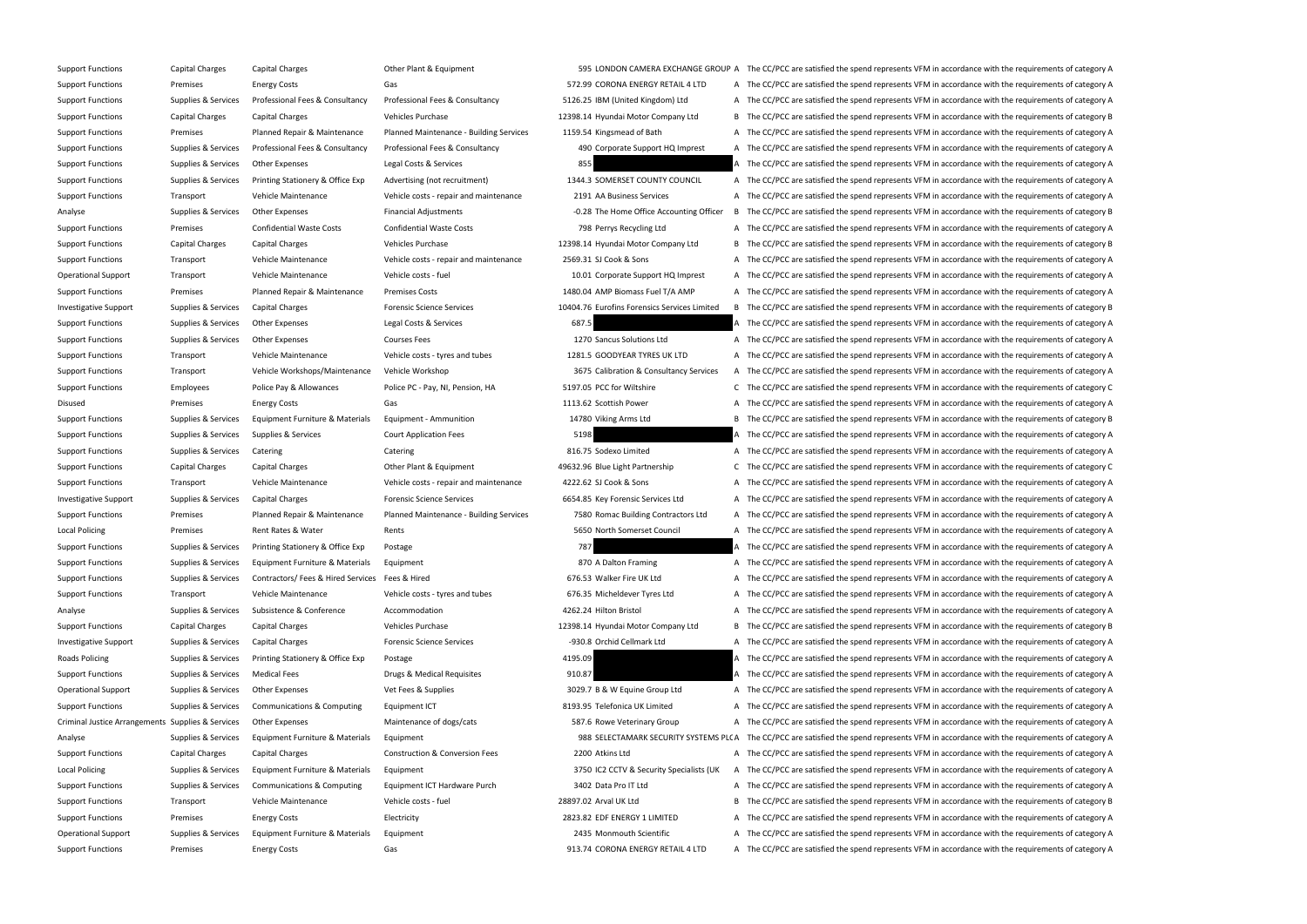Support Functions Supplies & Services Equipment Furniture & Materials Equipment 1204.95 Insight Direct (UK) Ltd A The CC/PCC are satisfied the spend represents VFM in accordance with the requirements of category A Support Functions Supplies & Services Printing Stationery & Office Exp Postage 787 787 787 A The CC/PCC are satisfied the spend represents VFM in accordance with the requirements of category A Local Policing Premises Rent Rates & Water Rents Rents Rents Rents S650 North Somerset Council A The CC/PCC are satisfied the spend represents VFM in accordance with the requirements of category A Analyse Third Party Payments Payments to Clients Grants - Voluntary Orgs 5121 Escapeline A The CC/PCC are satisfied the spend represents VFM in accordance with the requirements of category A Support Functions Transport Vehicle Maintenance Vehicle costs - tyres and tubes 531.3 Micheldever Tyres Ltd A The CC/PCC are satisfied the spend represents VFM in accordance with the requirements of category A Operational Support Supplies & Services Other Expenses Dogs - Kennel Purchase & Maint 829.92 St Giles Animal Centre Ltd A The CC/PCC are satisfied the spend represents VFM in accordance with the requirements of category A Support Functions Supplies & Services Equipment Furniture & Materials Equipment Operational 762.26 WA Products (UK) Ltd t/a SceneSafe A The CC/PCC are satisfied the spend represents VFM in accordance with the requirements PCC Third Party Payments Payments to Clients Grants - Voluntary Orgs 38021.8 Next Link B The CC/PCC are satisfied the spend represents VFM in accordance with the requirements of category B Specialist Operations Supplies & Services Communications & Computing Telephone Calls 2569.47 BRITISH TELECOMMUNICATIONS PLC A The CC/PCC are satisfied the spend represents VFM in accordance with the requirements of categor Support Functions Supplies & Services Other Expenses Courses Fees Courses Fees 960 Performance Solutions Consulting Lt A The CC/PCC are satisfied the spend represents VFM in accordance with the requirements of category A Support Functions Supplies & Services Communications & Computing Equipment ICT Repairs & Maintenance 3936 Pomeroy IT Solutions UK Limited A The CC/PCC are satisfied the spend represents VFM in accordance with the requireme Support Functions Capital Charges Capital Charges Vehicles Purchase Vehicles Purchase 12398.14 Hyundai Motor Company Ltd B The CC/PCC are satisfied the spend represents VFM in accordance with the requirements of category B Specialist Operations Third Party Payments Other Local Authorities or Forces Contributions to Other Forces 17867 PCC for Dorset B The CC/PCC are satisfied the spend represents VFM in accordance with the requirements of cat Support Functions Supplies & Services Other Expenses Legal Fees 3rd Party 2682.39 2682.39 A The CC/PCC are satisfied the spend represents VFM in accordance with the requirements of category A Support Functions Supplies & Services Other Expenses Legal Costs & Services A Legal Costs & Services Costs & Services 625 A The CC/PCC are satisfied the spend represents VFM in accordance with the requirements of category Support Functions Supplies & Services Communications & Computing Equipment ICT Software 11083.32 JML Software Solutions Ltd C The CC/PCC are satisfied the spend represents VFM in accordance with the requirements of categor Specialist Operations Supplies & Services Contractors/ Fees & Hired Services Fees & Hired Services Fees & Hired Services Fees & Hired Services Fees & Hired Services Fees & Hired Services Fees & Hired Services Services Fees Local Policing Premises Cleaning & Domestic Supplies Cleaning Charges 5040 Blue Light Partnership C The CC/PCC are satisfied the spend represents VFM in accordance with the requirements of category C Local Policing Supplies & Services Printing Stationery & Office Exp Stationery 512.5 Banner Group Limited A The CC/PCC are satisfied the spend represents VFM in accordance with the requirements of category A Support Functions Supplies & Services Grants & Subscriptions Subscriptions Subscriptions Subscriptions 1500 National Police Estate Group A The CC/PCC are satisfied the spend represents VFM in accordance with the requiremen Criminal Justice Arrangements Supplies & Services Other Expenses Maintenance of dogs/cats Maintenance of dogs/cats 504.61 A The CC/PCC are satisfied the spend represents VFM in accordance with the requirements of category Support Functions Transport Vehicle Maintenance Vehicle costs - tyres and tubes 647.7 CABOT TYRE SERVICE LTD A The CC/PCC are satisfied the spend represents VFM in accordance with the requirements of category A Support Functions Supplies & Services Communications & Computing Equipment ICT 39608.74 BRITISH TELECOMMUNICATIONS PLC B The CC/PCC are satisfied the spend represents VFM in accordance with the requirements of category B Support Functions Supplies & Services Equipment Furniture & Materials Equipment 1020 Romac Building Contractors Ltd A The CC/PCC are satisfied the spend represents VFM in accordance with the requirements of category A Support Functions Premises Planned Repair & Maintenance Planned Maintenance - Building Services 24072.11 Integral UK Ltd B The CC/PCC are satisfied the spend represents VFM in accordance with the requirements of category B Support Functions Premises Rent Rates & Water Landlords Service Charge 3983.62 North Somerset Council A The CC/PCC are satisfied the spend represents VFM in accordance with the requirements of category A Support Functions Supplies & Services Other Expenses Legal Fees 3rd Party 2406 2406 A The CC/PCC are satisfied the spend represents VFM in accordance with the requirements of category A Specialist Operations Employees Police Pay & Allowances Police PC - Pay, NI, Pension 4958.94 PCC for Wiltshire A The CC/PCC are satisfied the spend represents VFM in accordance with the requirements of category A Support Functions Supplies & Services Communications & Computing Equipment ICT Repairs & Maintenance 412 Accounting Officer Home Office A The CC/PCC are satisfied the spend represents VFM in accordance with the requirement Support Functions Supplies & Services Communications & Computing Equipment ICT 3692.25 Vodafone 3692.25 Vodafone A The CC/PCC are satisfied the spend represents VFM in accordance with the requirements of category A Support Functions Supplies & Services Communications & Computing Equipment ICT Hardware Purch 3646 CENTERPRISE INTERNATIONAL LTD A The CC/PCC are satisfied the spend represents VFM in accordance with the requirements of ca Specialist Operations Supplies & Services Clothing Uniforms & Laundry Clothing & Uniforms - non-stock 710.66 Fowlers of Bristol Ltd A The CC/PCC are satisfied the spend represents VFM in accordance with the requirements of Support Functions Premises Energy Costs Electricity Electricity and the Support Electricity and the CC/PCC are satisfied the spend represents VFM in accordance with the requirements of category A Support Functions Supplies & Services Equipment Furniture & Materials Equipment Operational 543.2 Protect Signs A The CC/PCC are satisfied the spend represents VFM in accordance with the requirements of category A Support Functions Supplies & Services Other Expenses Licences & Orders 30085 30085 B The CC/PCC are satisfied the spend represents VFM in accordance with the requirements of category B Support Functions Supplies & Services Other Expenses Legal Fees 3rd Party 1750 1750 A The CC/PCC are satisfied the spend represents VFM in accordance with the requirements of category A Support Functions Capital Charges Capital Charges Construction & Conversion Fees 2100 Atkins Ltd A The CC/PCC are satisfied the spend represents VFM in accordance with the requirements of category A Support Functions Transport Vehicle Maintenance Vehicle costs - repair and maintenance 1165.59 SJ Cook & Sons A The CC/PCC are satisfied the spend represents VFM in accordance with the requirements of category A Analyse Supplies & Services Equipment Furniture & Materials Equipment 270 SELECTAMARK SECURITY SYSTEMS PLC A The CC/PCC are satisfied the spend represents VFM in accordance with the requirements of category A Support Functions Transport Vehicle Maintenance Vehicle costs - repair and maintenance 1220 MOBILE WINDSCREENS LTD A The CC/PCC are satisfied the spend represents VFM in accordance with the requirements of category A Analyse Supplies & Services Other Expenses Financial Adjustments Financial Adjustments Category A The CC/PCC are satisfied the spend represents VFM in accordance with the requirements of category A Criminal Justice Arrangements Supplies & Services Other Expenses Courses Fees 666.67 Paladin National Stalking Advocacy A The CC/PCC are satisfied the spend represents VFM in accordance with the requirements of category A Roads Policing Supplies & Services Printing Stationery & Office Exp Postage Printing Stationery & Office Exp Postage 3724.46 3724.46 A The CC/PCC are satisfied the spend represents VFM in accordance with the requirements o Specialist Operations Transport Vehicle Hire Metallic Costs Hired Vehicle Costs 625.18 Scot Group Ltd A The CC/PCC are satisfied the spend represents VFM in accordance with the requirements of category A Analyse Third Party Payments Payments to Clients Grants - Voluntary Orgs 35895.5 North Somerset Council B The CC/PCC are satisfied the spend represents VFM in accordance with the requirements of category B Support Functions Premises Energy Costs Electricity Electricity **Electricity** Electricity **Electricity Electricity A The CC/PCC are satisfied the spend represents VFM in accordance with the requirements of category A** Support Functions Premises Energy Costs Gas Gas Service A Support ETAIL 4 LTD A The CC/PCC are satisfied the spend represents VFM in accordance with the requirements of category A Criminal Justice Arrangements Supplies & Services Equipment Furniture & Materials Equipment Equipment Equipment 22 Corporate Support HQ Imprest A The CC/PCC are satisfied the spend represents VFM in accordance with the req Support Functions Capital Charges Capital Charges Vehicles Purchase Vehicles Purchase 12398.14 Hyundai Motor Company Ltd B The CC/PCC are satisfied the spend represents VFM in accordance with the requirements of category B Support Functions Supplies & Services Professional Fees & Consultancy Professional Fees & Consultancy 2073.37 A The CC/PCC are satisfied the spend represents VFM in accordance with the requirements of category A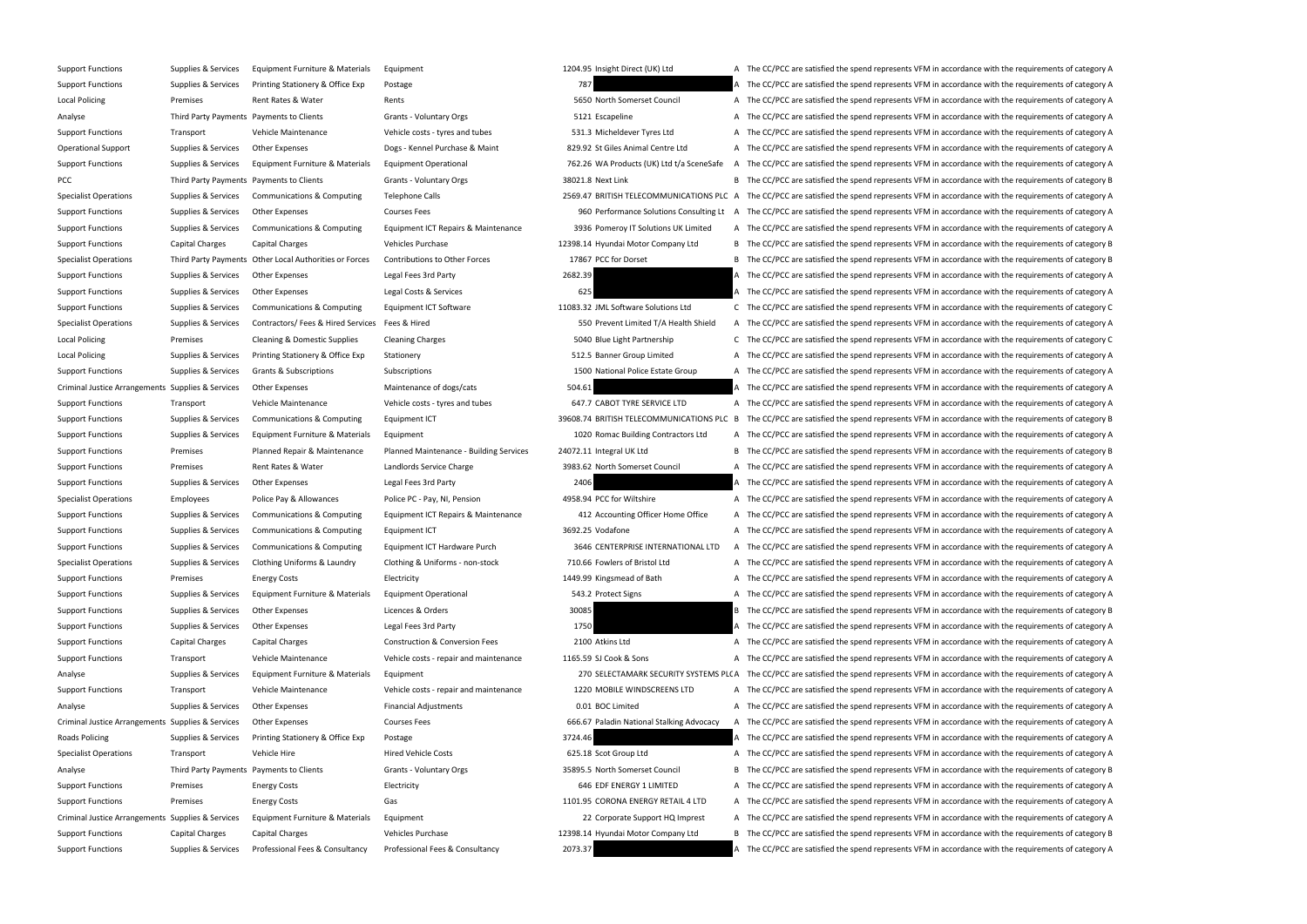Support Functions Supplies & Services Communications & Computing Equipment ICT Repairs & Maintenance 9916.35 CDW Limited A The CC/PCC are satisfied the spend represents VFM in accordance with the requirements of category A Investigative Support Supplies & Services Professional Fees & Consultancy Professional Fees & Consultancy Professional Fees & Consultancy and Bala.98 Systems Technology Consultants Ltd A The CC/PCC are satisfied the spend Support Functions Capital Charges Capital Charges Vehicle Conversions Vehicle Conversions 7294.21 Halls Electrical Ltd A The CC/PCC are satisfied the spend represents VFM in accordance with the requirements of category A Support Functions Employees Indirect Employee Expenses Advertising for Staff 1040.25 SOMERSET COUNTY COUNCIL A The CC/PCC are satisfied the spend represents VFM in accordance with the requirements of category A Support Functions Premises Planned Repair & Maintenance Planned Maint - Mechanical Plant 750 DRA Maintenance Ltd A The CC/PCC are satisfied the spend represents VFM in accordance with the requirements of category A Support Functions Supplies & Services Other Expenses Courses Fees 6530 Control-F Ltd A The CC/PCC are satisfied the spend represents VFM in accordance with the requirements of category A Support Functions Supplies & Services Premises Waste Disposal Waste Disposal 1194 Tradebe Labwaste Ltd A The CC/PCC are satisfied the spend represents VFM in accordance with the requirements of category A Dealing with the Public Supplies & Services Supplies & Services Airwave Airwave Airwave 2178.98 AIRWAVE SOLUTIONS LTD A The CC/PCC are satisfied the spend represents VFM in accordance with the requirements of category A Support Functions Supplies & Services Equipment Furniture & Materials Equipment 475.04 Corporate Support HQ Imprest A The CC/PCC are satisfied the spend represents VFM in accordance with the requirements of category A Investigative Support Supplies & Services Capital Charges Forensic Science Services 2861.3 Orchid Cellmark Ltd A The CC/PCC are satisfied the spend represents VFM in accordance with the requirements of category A Support Functions Transport Vehicle Maintenance Vehicle costs - repair and maintenance 2441.79 SJ Cook & Sons A The CC/PCC are satisfied the spend represents VFM in accordance with the requirements of category A Analyse Employees Police Staff Pay & Allowances Staffing Agency 5019.65 Matrix SCM Ltd A The CC/PCC are satisfied the spend represents VFM in accordance with the requirements of category A Roads Policing Third Party Payments Contribution Contribution Contribution Contribution Contribution Contribution 2000 Agilysis Ltd A The CC/PCC are satisfied the spend represents VFM in accordance with the requirements of Support Functions Supplies & Services Equipment Furniture & Materials Equipment - Ammunition 2485 GMK Ltd A The CC/PCC are satisfied the spend represents VFM in accordance with the requirements of category A Support Functions Premises Energy Costs Electricity Electricity and Electricity 675.43 British Gas Business (Electric) A The CC/PCC are satisfied the spend represents VFM in accordance with the requirements of category A Criminal Justice Arrangements Supplies & Services Other Expenses Courses Fees 2098.25 The Investigator A The CC/PCC are satisfied the spend represents VFM in accordance with the requirements of category A Specialist Operations Supplies & Services Communications & Computing Equipment ICT 54.24 54.24 A The CC/PCC are satisfied the spend represents VFM in accordance with the requirements of category A Support Functions Premises Premises Premises General Waste Costs General Waste Costs 532.43 SUEZ Recycling and Recovery UK Ltd A The CC/PCC are satisfied the spend represents VFM in accordance with the requirements of cate Support Functions Supplies & Services Contractors/ Fees & Hired Services Fees & Hired Music Fees & Hired 2436.67 My Staff Shop Limited A The CC/PCC are satisfied the spend represents VFM in accordance with the requirements Support Functions Premises Energy Costs Electricity Electricity and the Support Electricity and the CC/PCC are satisfied the spend represents VFM in accordance with the requirements of category A Roads Policing Supplies & Services Equipment Furniture & Materials Equipment 2160 D.tec International Limited A The CC/PCC are satisfied the spend represents VFM in accordance with the requirements of category A Support Functions Supplies & Services Other Expenses Legal Costs & Services Legal Costs & Services 600 A The CC/PCC are satisfied the spend represents VFM in accordance with the requirements of category A Specialist Operations Transport Vehicle Maintenance Vehicle costs - fuel 7246.13 7246.13 A The CC/PCC are satisfied the spend represents VFM in accordance with the requirements of category A Specialist Operations Transport Vehicle Allowances Travel fares Travel fares 149.97 A The CC/PCC are satisfied the spend represents VFM in accordance with the requirements of category A Investigative Support Supplies & Services Professional Fees & Consultancy Professional Fees & Consultancy Professional Fees & Consultancy Professional Fees & Consultancy 2226.3 PCC for West Mercia A The CC/PCC are satisfie Support Functions Transport Vehicle Maintenance Vehicle costs - repair and maintenance 1470.56 Bristol Batteries Ltd A The CC/PCC are satisfied the spend represents VFM in accordance with the requirements of category A Support Functions Capital Charges Capital Charges ICT Equipment Purchase ICO Checo plc A The CC/PCC are satisfied the spend represents VFM in accordance with the requirements of category A Support Functions Premises Energy Costs Gas Gas Same and the CONONA ENERGY RETAIL 4 LTD A The CC/PCC are satisfied the spend represents VFM in accordance with the requirements of category A Specialist Operations Supplies & Services Subsistence & Conference Accommodation Accommodation 1277.96 A The CC/PCC are satisfied the spend represents VFM in accordance with the requirements of category A Support Functions Capital Charges Capital Charges Vehicles Purchase Vehicles Purchase 12273 Hyundai Motor Company Ltd B The CC/PCC are satisfied the spend represents VFM in accordance with the requirements of category B Investigative Support Supplies & Services Equipment Furniture & Materials Equipment Repairs & Maintenance 1400 INJENUITY LTD A The CC/PCC are satisfied the spend represents VFM in accordance with the requirements of catego Operational Support Supplies & Services Equipment Furniture & Materials Equipment 1801.37 Rope Access Equip Limited A The CC/PCC are satisfied the spend represents VFM in accordance with the requirements of category A Support Functions Supplies & Services Communications & Computing Equipment ICT Hardware Purch 1148 Data Pro IT Ltd A The CC/PCC are satisfied the spend represents VFM in accordance with the requirements of category A Support Functions Premises Planned Repair & Maintenance Planned Maintenance - Building Fabric 7498 R E Hill and Son Ltd A The CC/PCC are satisfied the spend represents VFM in accordance with the requirements of category A Support Functions Transport Transport Wehicle Maintenance Vehicle costs - repair and maintenance 1950 Sustainable Travel Solutions Ltd A The CC/PCC are satisfied the spend represents VFM in accordance with the requirements Support Functions Premises Planned Repair & Maintenance Planned Maint - External works 1154 DRA Maintenance Ltd A The CC/PCC are satisfied the spend represents VFM in accordance with the requirements of category A Support Employees Indirect Employee Expenses Refunds - Contributions 1454.91 A The CC/PCC are satisfied the spend represents VFM in accordance with the requirements of category A Support Functions Premises Energy Costs Gas Gas Gas Functions and the CC/PCC are satisfied the spend represents VFM in accordance with the requirements of category A Support Functions Supplies & Services Contractors/ Fees & Hired Services Fees & Hired Services Fees & Hired 546.9 Walker Fire UK Ltd A The CC/PCC are satisfied the spend represents VFM in accordance with the requirements o Support Functions Supplies & Services Equipment Furniture & Materials Equipment 6000 Speed Communications Ltd A The CC/PCC are satisfied the spend represents VFM in accordance with the requirements of category A Support Functions Supplies & Services Communications & Computing Equipment ICT 8183.35 Telefonica UK Limited A The CC/PCC are satisfied the spend represents VFM in accordance with the requirements of category A Investigative Support Supplies & Services Capital Charges Forensic Science Services Forensic Science Services 5957.9 Orchid Cellmark Ltd A The CC/PCC are satisfied the spend represents VFM in accordance with the requiremen Support Functions Transport Vehicle Maintenance Vehicle costs - repair and maintenance 1947.23 SJ Cook & Sons A The CC/PCC are satisfied the spend represents VFM in accordance with the requirements of category A Operational Support Supplies & Services Other Expenses Courses Fees Courses Fees 2341.5 College of Policing Ltd A The CC/PCC are satisfied the spend represents VFM in accordance with the requirements of category A Support Functions Supplies & Services Equipment Furniture & Materials Equipment Operational 6.19 Corporate Support HQ Imprest A The CC/PCC are satisfied the spend represents VFM in accordance with the requirements of categ Criminal Justice Arrangements Supplies & Services Medical Fees Doctors - call out fees 16912 G4S Health Services (UK) Ltd B The CC/PCC are satisfied the spend represents VFM in accordance with the requirements of category Specialist Operations Premises Energy Costs Electricity Electricity and the Spend 2586.92 EDF ENERGY 1 LIMITED A The CC/PCC are satisfied the spend represents VFM in accordance with the requirements of category A Analyse Third Party Payments Other Local Authorities or Forces Contributions to Other Forces 2000 PCC for Devon & Connwall B The CC/PCC are satisfied the spend represents VFM in accordance with the requirements of category Support Functions Supplies & Services Other Expenses Legal Costs & Services Legal Costs & Services 600 A The CC/PCC are satisfied the spend represents VFM in accordance with the requirements of category A Support Functions Transport Vehicle Maintenance Vehicle costs - repair and maintenance 1286.4 MERCEDES BENZ OF BRISTOL A The CC/PCC are satisfied the spend represents VFM in accordance with the requirements of category A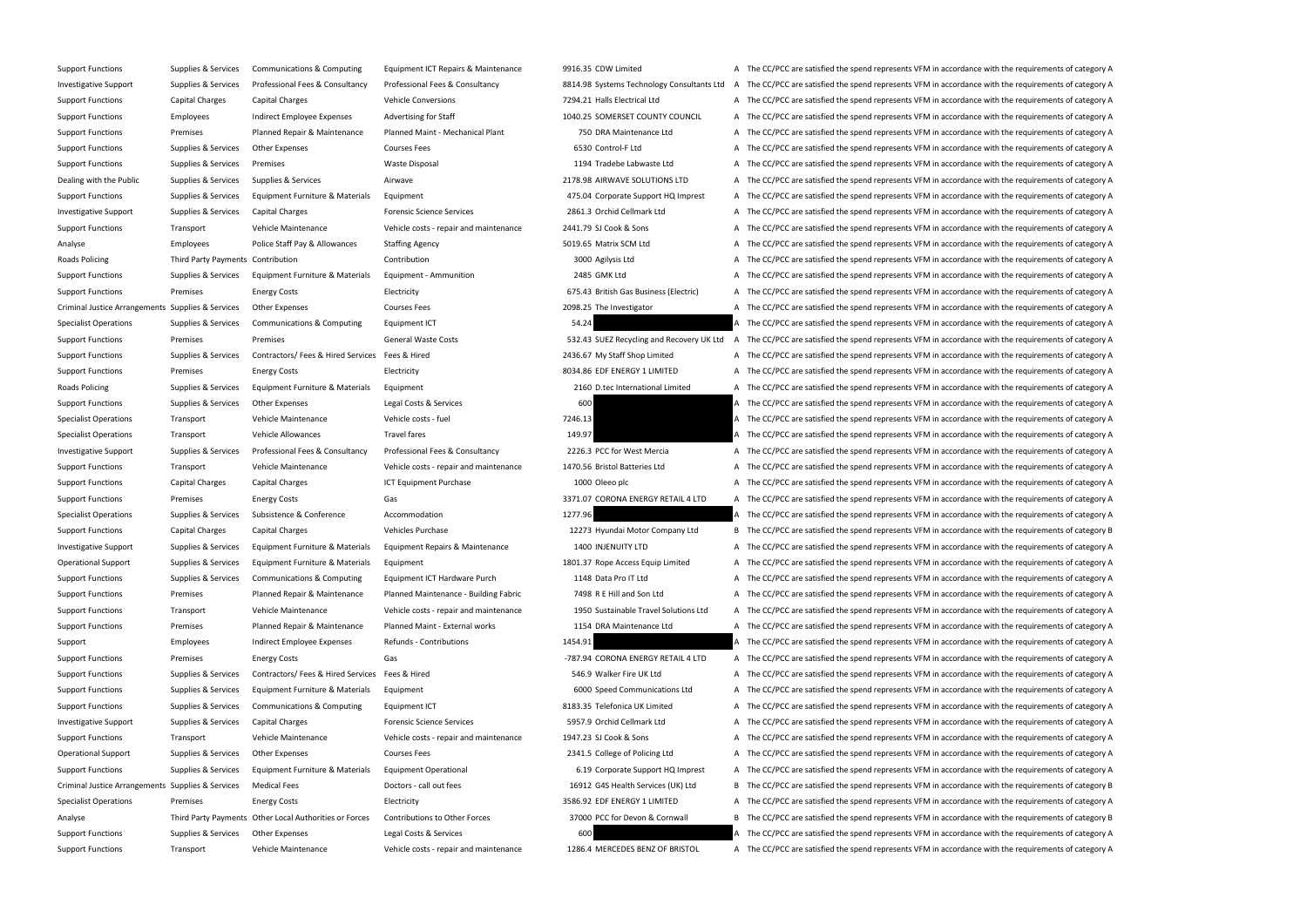Support Functions Supplies & Services Other Expenses Legal Costs & Services 583.34 A The CC/PCC are satisfied the spend represents VFM in accordance with the requirements of category A Support Functions Supplies & Services Communications & Computing Equipment ICT Hardware Purch 149.95 Data Pro IT Ltd A The CC/PCC are satisfied the spend represents VFM in accordance with the requirements of category A Roads Policing Supplies & Services Printing Stationery & Office Exp Postage Printing Stationery & Office Exp Postage 2650.78 3650.78 A The CC/PCC are satisfied the spend represents VFM in accordance with the requirements o Support Functions Transport Vehicle Maintenance Vehicle costs - repair and maintenance 13884.34 SJ Cook & Sons B The CC/PCC are satisfied the spend represents VFM in accordance with the requirements of category B Support Functions Transport Vehicle Maintenance Vehicle costs - tyres and tubes 1671.45 CABOT TYRE SERVICE LTD A The CC/PCC are satisfied the spend represents VFM in accordance with the requirements of category A Support Functions Capital Charges Capital Charges Vehicles Purchase Vehicles Purchase 12398.14 Hyundai Motor Company Ltd B The CC/PCC are satisfied the spend represents VFM in accordance with the requirements of category B Support Functions Supplies & Services Equipment Furniture & Materials Equipment 78446 Axon Public Safety UK Limited C The CC/PCC are satisfied the spend represents VFM in accordance with the requirements of category C Support Functions Transport Vehicle Maintenance Vehicle costs - tyres and tubes 649.67 Volkswagen Group UK Ltd Parts A The CC/PCC are satisfied the spend represents VFM in accordance with the requirements of category A Investigations Supplies & Services Grants & Subscriptions Subscriptions Subscriptions Subscriptions Subscriptions Subscriptions Subscriptions Subscriptions Subscriptions Subscriptions Subscriptions Subscriptions Subscripti Support Functions Supplies & Services Other Expenses Legal Costs & Services 2013 A The CC/PCC are satisfied the spend represents VFM in accordance with the requirements of category A Criminal Justice Arrangements Supplies & Services Other Expenses Maintenance of dogs/cats Maintenance of dogs/cats 1137.12 A The CC/PCC are satisfied the spend represents VFM in accordance with the requirements of category Support Functions Transport Vehicle Maintenance Vehicle costs - tyres and tubes 680 GOODYEAR TYRES UK LTD A The CC/PCC are satisfied the spend represents VFM in accordance with the requirements of category A Support Functions Premises Planned Repair & Maintenance Premises Costs 3214.92 AMP Biomass Fuel T/A AMP A The CC/PCC are satisfied the spend represents VFM in accordance with the requirements of category A Support Functions Supplies & Services Communications & Computing Equipment ICT 745.65 Telefonica UK Limited A The CC/PCC are satisfied the spend represents VFM in accordance with the requirements of category A Support Functions Transport Vehicle Maintenance Vehicle costs - commissioning 1941.3 CO-STAR ELECTRONIC COMPONENTS A The CC/PCC are satisfied the spend represents VFM in accordance with the requirements of category A Investigative Support Supplies & Services Capital Charges Forensic Science Services 3879.72 Orchid Cellmark Ltd A The CC/PCC are satisfied the spend represents VFM in accordance with the requirements of category A Support Functions Supplies & Services Contractors/ Fees & Hired Services Fees & Hired Services Fees & Hired Services Fees & Hired Services Fees & Hired Services Fees & Hired Services Fees & Hired Services Fees & Hired Serv Support Functions Capital Charges Capital Charges Construction & Conversion Works 25045.62 Abbeymill Homes Ltd B The CC/PCC are satisfied the spend represents VFM in accordance with the requirements of category B Support Functions Premises Energy Costs Gas Gas Gas 11968.68 CORONA ENERGY RETAIL 4 LTD B The CC/PCC are satisfied the spend represents VFM in accordance with the requirements of category B Support Functions Transport Vehicle Maintenance Vehicle costs - fuel 13752.58 Certas Energy UK Ltd B The CC/PCC are satisfied the spend represents VFM in accordance with the requirements of category B Support Functions Premises Rent Rates & Water Hire of Accommodation Hire of Accommodation 615 County Marquees Ltd A The CC/PCC are satisfied the spend represents VFM in accordance with the requirements of category A Support Functions Premises Rent Rates & Water Hire of Accommodation Hire of Accommodation 108 WESSEX RESERVE FORCES & CADET AS A The CC/PCC are satisfied the spend represents VFM in accordance with the requirements of cate Support Functions Supplies & Services Communications & Computing Equipment ICT Repairs & Maintenance 543.39 Iron Mountain UK Plc A The CC/PCC are satisfied the spend represents VFM in accordance with the requirements of ca Support Functions Capital Charges Capital Charges Vehicle Conversions Vehicle Conversions 7150.21 Halls Electrical Ltd A The CC/PCC are satisfied the spend represents VFM in accordance with the requirements of category A Specialist Operations Employees Police Pay & Allowances Police PC - Pay, NI 3996.1 PCC for Wiltshire A The CC/PCC are satisfied the spend represents VFM in accordance with the requirements of category A Support Functions Supplies & Services Communications & Computing Equipment ICT Software 14630 PHOENIX SOFTWARE LTD B The CC/PCC are satisfied the spend represents VFM in accordance with the requirements of category B Support Functions Transport Vehicle Maintenance Vehicle costs - repair and maintenance -512.46 Dick Lovett Ltd A The CC/PCC are satisfied the spend represents VFM in accordance with the requirements of category A Support Functions Transport Vehicle Maintenance Vehicle costs - repair and maintenance 1257.44 Bristol PartsPlus A The CC/PCC are satisfied the spend represents VFM in accordance with the requirements of category A Support Functions Transport Vehicle Maintenance Vehicle costs - tyres and tubes 956 Micheldever Tyres Ltd A The CC/PCC are satisfied the spend represents VFM in accordance with the requirements of category A Dealing with the Public Supplies & Services Contractors/ Fees & Hired Services Fees & Hired 11178 Kardex Systems (UK) Ltd B The CC/PCC are satisfied the spend represents VFM in accordance with the requirements of category Support Functions Premises Dipplanned Repair & Maintenance Reactive Maintenance - Building Services 3168.66 Sovereign Extinguishing Ltd A The CC/PCC are satisfied the spend represents VFM in accordance with the requirement Support Functions Supplies & Services Communications & Computing Equipment ICT Software 2895 Micro Systemation Limited A The CC/PCC are satisfied the spend represents VFM in accordance with the requirements of category A Support Functions Supplies & Services Equipment Furniture & Materials Equipment Repairs & Maintenance 0.97 Corporate Support HQ Imprest A The CC/PCC are satisfied the spend represents VFM in accordance with the requirement Support Functions Capital Charges Capital Charges Vehicle Conversions Vehicle Conversions 7150.21 Halls Electrical Ltd A The CC/PCC are satisfied the spend represents VFM in accordance with the requirements of category A Support Functions Supplies & Services Other Expenses Courses Fees Courses Fees 1105 Land Rover Experience West Country A The CC/PCC are satisfied the spend represents VFM in accordance with the requirements of category A Roads Policing Supplies & Services Equipment Furniture & Materials Equip Rental/Lease Admin 1265.76 XEROX FINANCE LTD A The CC/PCC are satisfied the spend represents VFM in accordance with the requirements of category A Support Functions Transport Vehicle Workshops/Maintenance Vehicle Workshop 795 DIRT DRIVER LTD A The CC/PCC are satisfied the spend represents VFM in accordance with the requirements of category A Support Functions Supplies & Services Other Expenses Legal Fees 3rd Party 72500 72500 The CC/PCC are satisfied the spend represents VFM in accordance with the requirements of category C Specialist Operations Supplies & Services Communications & Computing Equipment ICT 25 Corporate Support HQ Imprest A The CC/PCC are satisfied the spend represents VFM in accordance with the requirements of category A Support Functions Capital Charges Capital Charges ICT Equipment Purchase I210.94 Oleeo plc A The CC/PCC are satisfied the spend represents VFM in accordance with the requirements of category A Specialist Operations Supplies & Services Communications & Computing Equipment ICT Software 2885 2885 B The CC/PCC are satisfied the spend represents VFM in accordance with the requirements of category B Support Functions Premises Confidential Waste Costs Confidential Waste Costs Confidential Waste Costs Confidential Waste Costs Confidential Waste Costs -690 Perrys Recycling Ltd A The CC/PCC are satisfied the spend represe Specialist Operations Employees Police Overtime Police Sergeant - Rest Day 496.27 PCC for Wiltshire A The CC/PCC are satisfied the spend represents VFM in accordance with the requirements of category A Support Functions Supplies & Services Equipment Furniture & Materials Equipment - Ammunition 1278.2 Law Enforcement International Ltd A The CC/PCC are satisfied the spend represents VFM in accordance with the requirements Specialist Operations Supplies & Services Contractors/ Fees & Hired Services Fees & Hired Services Fees & Hired Services Fees & Hired Services Fees & Hired Services Fees & Hired Services Fees & Hired Services Services Fees Support Functions Supplies & Services Other Expenses Legal Fees 3rd Party 4327 4327 A The CC/PCC are satisfied the spend represents VFM in accordance with the requirements of category A Support Functions Transport Vehicle Maintenance Vehicle costs - repair and maintenance 565.47 City West Commercials Ltd A The CC/PCC are satisfied the spend represents VFM in accordance with the requirements of category A Local Policing Premises Rent Rates & Water Rents Rents Rents Sesson North Somerset Council A The CC/PCC are satisfied the spend represents VFM in accordance with the requirements of category A Support Functions Premises Energy Costs Gas Gas Gas 1683.28 CORONA ENERGY RETAIL 4 LTD A The CC/PCC are satisfied the spend represents VFM in accordance with the requirements of category A Investigations Supplies & Services Other Expenses Courses Fees Courses Fees 1172 National Crime Agency A The CC/PCC are satisfied the spend represents VFM in accordance with the requirements of category A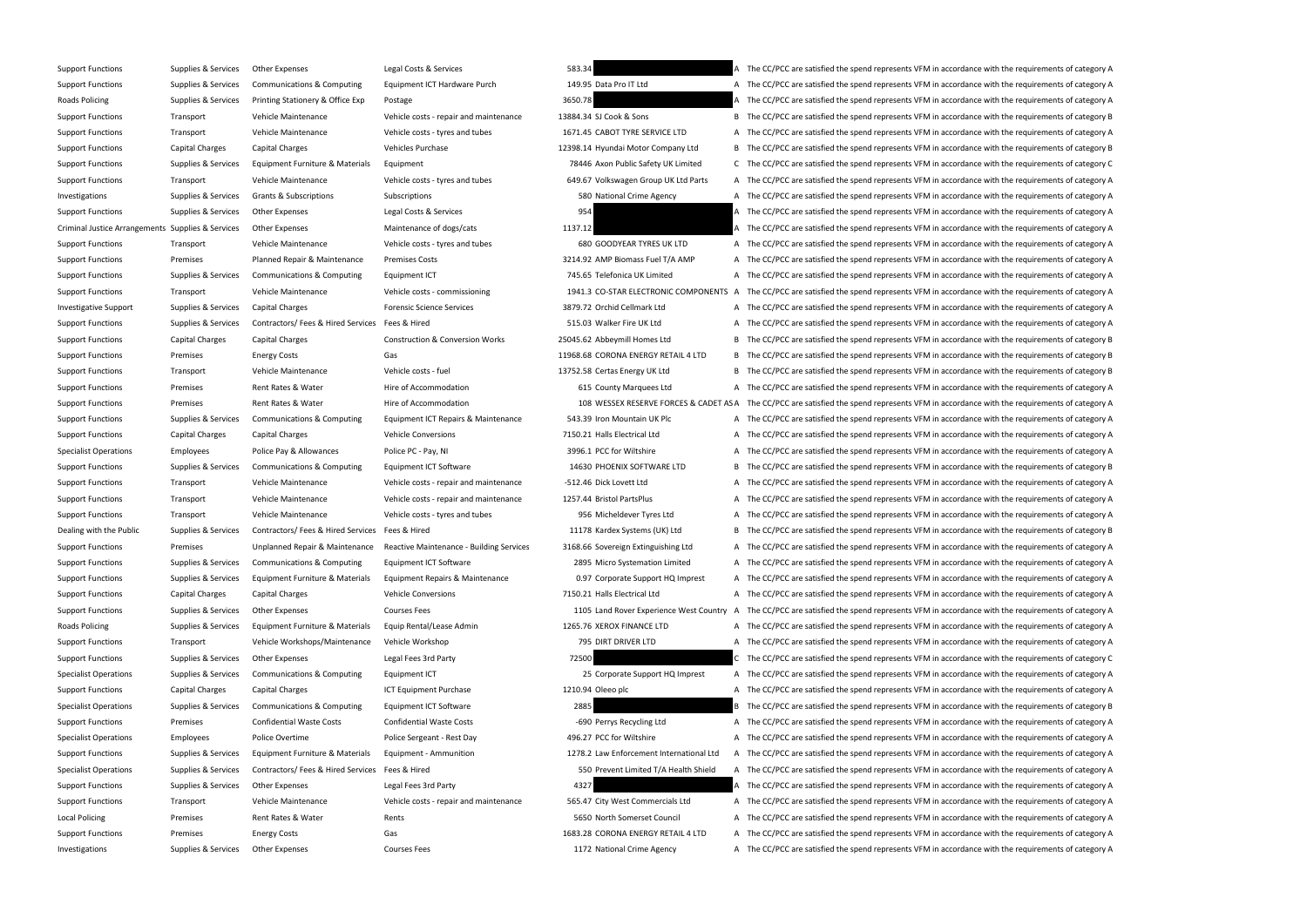Support Functions Supplies & Services Contractors/ Fees & Hired Services Fees & Hired 4332.5 My Staff Shop Limited A The CC/PCC are satisfied the spend represents VFM in accordance with the requirements of category A Support Functions Premises Rent Rates & Water Rents Rents Rents Rents 2800 North Somerset Council A The CC/PCC are satisfied the spend represents VFM in accordance with the requirements of category A Local Policing Third Party Payments Payments to Clients Grants - Voluntary Orgs 71122.5 Bristol City Council C The CC/PCC are satisfied the spend represents VFM in accordance with the requirements of category C Specialist Operations Supplies & Services Other Expenses Courses Fees Courses Fees 1100 Micro Systemation Limited A The CC/PCC are satisfied the spend represents VFM in accordance with the requirements of category A Criminal Justice Arrangements Supplies & Services Equipment Furniture & Materials Equipment Operational 422.5 WA Products (UK) Ltd t/a SceneSafe A The CC/PCC are satisfied the spend represents VFM in accordance with the re Operational Support Supplies & Services Other Expenses Horses - Equipment Horses - Equipment 587.99 CLIFTON CANVAS DEVELOPMENTS LTLA The CC/PCC are satisfied the spend represents VFM in accordance with the requirements of Support Functions Employees Police Staff Pay & Allowances Staffing Agency 1826.04 Hays Specialist Recruitment Ltd A The CC/PCC are satisfied the spend represents VFM in accordance with the requirements of category A Support Functions Supplies & Services Communications & Computing Equipment ICT Software 1319 CIVICA UK LTD A The CC/PCC are satisfied the spend represents VFM in accordance with the requirements of category A Local Policing Third Party Payments Contribution Contribution Contribution Contribution Contribution Contribution Contribution Contribution a S000 Somerset Community Foundation A The CC/PCC are satisfied the spend represen Support Functions Premises Cleaning & Domestic Supplies Cleaning Charges 753.22 Sodexo Limited A The CC/PCC are satisfied the spend represents VFM in accordance with the requirements of category A Specialist Operations Transport Vehicle Hire Specialist Operations Hired Vehicle Costs Hired Vehicle Costs 558.8 Scot Group Ltd A The CC/PCC are satisfied the spend represents VFM in accordance with the requirements of cat Support Functions Transport Vehicle Maintenance Vehicle costs - repair and maintenance 183.53 Staceys Motors A The CC/PCC are satisfied the spend represents VFM in accordance with the requirements of category A Support Functions Supplies & Services Other Expenses Horses Forage Horses Forage 1684 A The CC/PCC are satisfied the spend represents VFM in accordance with the requirements of category A Support Functions Supplies & Services Communications & Computing Telephone Calls 116.56 BRITISH TELECOMMUNICATIONS PLC B The CC/PCC are satisfied the spend represents VFM in accordance with the requirements of category B Support Functions Supplies & Services Subsistence & Conference Hospitality Hospitality external and the CC/PCC are satisfied the spend represents VFM in accordance with the requirements of category A PCC Subscriptions Subscriptions Subscriptions Subscriptions Subscriptions Subscriptions Subscriptions 1000 Assoc of PCC Executives A The CC/PCC are satisfied the spend represents VFM in accordance with the requirements of Specialist Operations Supplies & Services Contractors/ Fees & Hired Services Fees & Hired Services Fees & Hired Services Fees & Hired - Cleaning Cells/Vehs 2.49 A The CC/PCC are satisfied the spend represents VFM in accord Support Functions Supplies & Services Other Expenses Horses Forage Horses Forage 1882 1882 A The CC/PCC are satisfied the spend represents VFM in accordance with the requirements of category A Support Functions Employees Police Staff Pay & Allowances Staffing Agency 1461.6 Hays Specialist Recruitment Ltd A The CC/PCC are satisfied the spend represents VFM in accordance with the requirements of category A Support Functions Supplies & Services Communications & Computing Equipment ICT Repairs & Maintenance 22656 The Home Office Accounting Officer B The CC/PCC are satisfied the spend represents VFM in accordance with the requi Support Functions Transport Vehicle Maintenance Vehicle costs - repair and maintenance 1800 Rowcliffes Of Yeovil A The CC/PCC are satisfied the spend represents VFM in accordance with the requirements of category A Support Functions Premises Planned Repair & Maintenance Grounds Maintenance Structure and the Care A The CC/PCC are satisfied the spend represents VFM in accordance with the requirements of category A Support Functions Premises Rent Rates & Water Hire of Accommodation Hire of Accommodation 565 County Marquees Ltd A The CC/PCC are satisfied the spend represents VFM in accordance with the requirements of category A Investigative Support Supplies & Services Equipment Furniture & Materials Equipment 2595.81 LONDON CAMERA EXCHANGE AVON A The CC/PCC are satisfied the spend represents VFM in accordance with the requirements of category A Local Policing Supplies & Services Equipment Furniture & Materials Equipment 11296.5 Cleartone Telecoms Ltd B The CC/PCC are satisfied the spend represents VFM in accordance with the requirements of category B Support Functions Supplies & Services Equipment Furniture & Materials Loose Furniture 2001 2118.89 Blue Light Partnership C The CC/PCC are satisfied the spend represents VFM in accordance with the requirements of category Support Functions Supplies & Services Communications & Computing Equipment ICT Repairs & Maintenance 3936 Pomeroy IT Solutions UK Limited A The CC/PCC are satisfied the spend represents VFM in accordance with the requireme Support Functions Premises Planned Repair & Maintenance Planned Maintenance - Building Fabric 4213 Commercial Transfer Limited A The CC/PCC are satisfied the spend represents VFM in accordance with the requirements of cate Specialist Operations Supplies & Services Contractors/ Fees & Hired Services Fees & Hired Services Fees & Hired 2.72 A The CC/PCC are satisfied the spend represents VFM in accordance with the requirements of category A Support Functions Premises Planned Repair & Maintenance Grounds Maintenance 780.87 PLANT CARE INTERIORSCAPES A The CC/PCC are satisfied the spend represents VFM in accordance with the requirements of category A Criminal Justice Arrangements Premises 2602 Planned Repair & Maintenance Alterations to Buildings 2602.68 Blue Light Partnership C The CC/PCC are satisfied the spend represents VFM in accordance with the requirements of ca Investigations Supplies & Services Other Expenses Courses Fees Courses Fees 7250 CSI Tech Limited A The CC/PCC are satisfied the spend represents VFM in accordance with the requirements of category A Support Functions Supplies & Services Equipment Furniture & Materials Equipment 15.5 Corporate Support HQ Imprest A The CC/PCC are satisfied the spend represents VFM in accordance with the requirements of category A Investigative Support Supplies & Services Medical Fees Pathologists reports Pathologists reports 2704 Dr R J Delaney A The CC/PCC are satisfied the spend represents VFM in accordance with the requirements of category A Support Functions Transport Vehicle Maintenance Vehicle costs - tyres and tubes 621 GOODYEAR TYRES UK LTD A The CC/PCC are satisfied the spend represents VFM in accordance with the requirements of category A Local Policing Third Party Payments Contribution Contribution Contribution Contribution Contribution 21370 North Somerset Council B The CC/PCC are satisfied the spend represents VFM in accordance with the requirements of c Support Functions Capital Charges Capital Charges Vehicles Purchase Vehicles Purchase 12398.14 Hyundai Motor Company Ltd B The CC/PCC are satisfied the spend represents VFM in accordance with the requirements of category B Criminal Justice Arrangements Supplies & Services Other Expenses Maintenance of dogs/cats Maintenance of dogs/cats 1676 A The CC/PCC are satisfied the spend represents VFM in accordance with the requirements of category A Specialist Operations Employees Police Pay & Allowances Housing Allowance - PC 314.12 PCC for Wiltshire C The CC/PCC are satisfied the spend represents VFM in accordance with the requirements of category C Support Functions Supplies & Services Communications & Computing Equipment ICT Software 2029 Jigsaw24 A The CC/PCC are satisfied the spend represents VFM in accordance with the requirements of category A Support Functions Capital Charges Capital Charges Vehicles Purchase Vehicles Purchase 12398.14 Hyundai Motor Company Ltd B The CC/PCC are satisfied the spend represents VFM in accordance with the requirements of category B Specialist Operations Supplies & Services Subsistence & Conference Accommodation 1642.74 A The CC/PCC are satisfied the spend represents VFM in accordance with the requirements of category A Support Functions Transport Vehicle Maintenance Vehicle costs - repair and maintenance 742.83 THE BICYCLE CHAIN A The CC/PCC are satisfied the spend represents VFM in accordance with the requirements of category A Support Functions Capital Charges Capital Charges Vehicle Conversions Vehicle Conversions 7150.21 Halls Electrical Ltd A The CC/PCC are satisfied the spend represents VFM in accordance with the requirements of category A Criminal Justice Arrangements Supplies & Services Other Expenses Maintenance of dogs/cats Maintenance of dogs/cats 659.56 Rowe Veterinary Group A The CC/PCC are satisfied the spend represents VFM in accordance with the req Support Functions Transport Vehicle Maintenance Vehicle costs - tyres and tubes 544 GOODYEAR TYRES UK LTD A The CC/PCC are satisfied the spend represents VFM in accordance with the requirements of category A Support Functions Capital Charges Capital Charges Vehicles Purchase Vehicles Purchase 12398.14 Hyundai Motor Company Ltd B The CC/PCC are satisfied the spend represents VFM in accordance with the requirements of category B Support Functions Capital Charges Capital Charges Vehicles Purchase Vehicles Purchase 12273 Hyundai Motor Company Ltd B The CC/PCC are satisfied the spend represents VFM in accordance with the requirements of category B Disused Supplies & Services Insurance Supprements of category A Insurance General 1070.76 Jelf Insurance Brokers Ltd A The CC/PCC are satisfied the spend represents VFM in accordance with the requirements of category A Support Functions Supplies & Services Contractors/ Fees & Hired Services Fees & Hired Musical 2319.17 My Staff Shop Limited A The CC/PCC are satisfied the spend represents VFM in accordance with the requirements of categor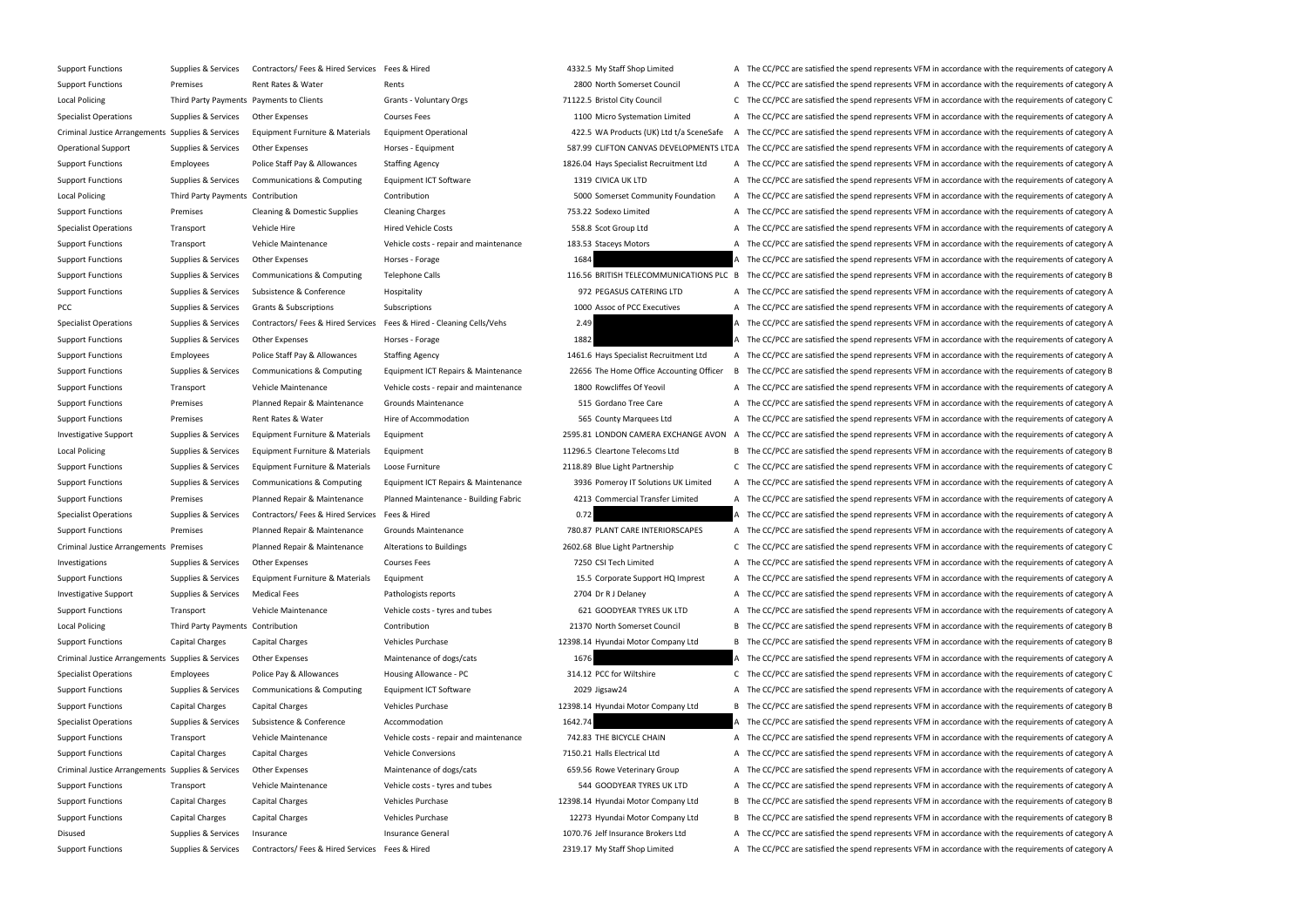| Local Policing                                    | Premises            | Rent Rates & Water                                     | Landlords Service C         |
|---------------------------------------------------|---------------------|--------------------------------------------------------|-----------------------------|
| Investigations                                    | Transport           | Vehicle Hire                                           | <b>Hired Vehicle Costs</b>  |
| <b>Support Functions</b>                          | Supplies & Services | Contractors/ Fees & Hired Services                     | Fees & Hired                |
| <b>Specialist Operations</b>                      | <b>Employees</b>    | Police Overtime                                        | Police PC - OT, NI          |
| <b>Support Functions</b>                          | Capital Charges     | Capital Charges                                        | Vehicles Purchase           |
| <b>Support Functions</b>                          | Supplies & Services | Printing Stationery & Office Exp                       | Advertising (not red        |
| <b>Support Functions</b>                          | Supplies & Services | Contractors/ Fees & Hired Services                     | Fees & Hired                |
| <b>Support Functions</b>                          | Supplies & Services | Contractors/ Fees & Hired Services                     | Fees & Hired                |
| <b>Support Functions</b>                          | Premises            | Unplanned Repair & Maintenance                         | <b>Reactive Maintenar</b>   |
| Analyse                                           | Transport           | Vehicle Allowances                                     | <b>Travel fares</b>         |
| <b>Support Functions</b>                          | Premises            | <b>Energy Costs</b>                                    | Electricity                 |
| <b>Investigative Support</b>                      | Supplies & Services | Equipment - Consumables                                | Equipment - Consu           |
| <b>Support Functions</b>                          | Transport           | Vehicle Maintenance                                    | Vehicle costs - repa        |
| <b>Support Functions</b>                          | Transport           | Vehicle Maintenance                                    | Vehicle costs - repa        |
| <b>Support Functions</b>                          | Supplies & Services | Other Expenses                                         | Legal Costs & Servio        |
| <b>Support Functions</b>                          | Transport           | Vehicle Maintenance                                    | Vehicle costs - repa        |
| <b>Specialist Operations</b>                      | Transport           | <b>Vehicle Allowances</b>                              | <b>Travel fares</b>         |
| <b>Support Functions</b>                          | Premises            | Premises                                               | General Waste Cost          |
| <b>Support Functions</b>                          | Premises            | <b>Energy Costs</b>                                    | Gas                         |
| <b>Support Functions</b>                          | Premises            | <b>Energy Costs</b>                                    | Electricity                 |
| <b>Specialist Operations</b>                      | Supplies & Services | Communications & Computing                             | <b>Equipment ICT Con</b>    |
| <b>Support Functions</b>                          | Capital Charges     | Capital Charges                                        | Construction & Con          |
| <b>Support Functions</b>                          | Premises            | Rent Rates & Water                                     | Rents                       |
| <b>Support Functions</b>                          | Premises            | Rent Rates & Water                                     | <b>National Non Dome</b>    |
| Criminal Justice Arrangements Supplies & Services |                     | <b>Medical Fees</b>                                    | Doctors - call out fe       |
| <b>Support Functions</b>                          | Transport           | Vehicle Maintenance                                    | Vehicle costs - repa        |
| <b>Support Functions</b>                          | Transport           | Vehicle Maintenance                                    | Vehicle costs - repa        |
| <b>Support Functions</b>                          | Supplies & Services | <b>Other Expenses</b>                                  | Horses - Forage             |
| <b>Support Functions</b>                          | Transport           | Vehicle Maintenance                                    | Vehicle costs - tyres       |
| <b>Support Functions</b>                          | Premises            | Planned Repair & Maintenance                           | Planned Maintenan           |
| <b>Roads Policing</b>                             | Supplies & Services | Equipment - Consumables                                | Equipment - Consui          |
| <b>Support Functions</b>                          | Supplies & Services | <b>Other Expenses</b>                                  | Legal Fees 3rd Party        |
| <b>Support Functions</b>                          | <b>Employees</b>    | Indirect Employee Expenses                             | <b>Advertising for Staf</b> |
| <b>Support Functions</b>                          | Transport           | Vehicle Maintenance                                    | Vehicle costs - tyres       |
| <b>Support Functions</b>                          | Capital Charges     | Capital Charges                                        | Construction & Con          |
| <b>Support Functions</b>                          | Supplies & Services | Professional Fees & Consultancy                        | Professional Fees &         |
| <b>Investigative Support</b>                      | Supplies & Services | Capital Charges                                        | Forensic Science Se         |
| Analyse                                           | Supplies & Services | Printing Stationery & Office Exp                       | Postage                     |
| <b>Specialist Operations</b>                      | Transport           | Vehicle Hire                                           | <b>Hired Vehicle Costs</b>  |
| <b>Support Functions</b>                          | Transport           | Vehicle Maintenance                                    | Vehicle costs - repa        |
| <b>Support Functions</b>                          | Premises            | Planned Repair & Maintenance                           | <b>Estates Costs</b>        |
| <b>Support Functions</b>                          | Premises            | Unplanned Repair & Maintenance                         | Responsive Maint -          |
| <b>Support Functions</b>                          | Capital Charges     | Capital Charges                                        | Construction & Con          |
| <b>Support Functions</b>                          | Supplies & Services | Other Expenses                                         | Legal Costs & Servio        |
| <b>Specialist Operations</b>                      | Supplies & Services | Other Expenses                                         | <b>Courses Fees</b>         |
| Investigations                                    | Supplies & Services | Professional Fees & Consultancy                        | Professional Fees &         |
| <b>Roads Policing</b>                             | Transport           | Vehicle Workshops/Maintenance                          | Vehicle recovery            |
| <b>Support Functions</b>                          | Capital Charges     | Capital Charges                                        | Other Plant & Equip         |
| <b>Support Functions</b>                          | <b>Employees</b>    | Indirect Employee Expenses                             | Direct Medical Inter        |
| Investigations                                    |                     | Third Party Payments Other Local Authorities or Forces | <b>Agency Payments -</b>    |
|                                                   |                     |                                                        |                             |

Local Policing Premises Rent Rates & Water Landlords Service Charge 3548.59 North Somerset Council A The CC/PCC are satisfied the spend represents VFM in accordance with the requirements of category A 800 TOLLGATE HIRE LTD **A** The CC/PCC are satisfied the spend represents VFM in accordance with the requirements of category A 1250 A The CC/PCC are satisfied the spend represents VFM in accordance with the requirements of category A 2795.94 PCC for Wiltshire **C** The CC/PCC are satisfied the spend represents VFM in accordance with the requirements of category C 12384.14 Hyundai Motor Company Ltd B The CC/PCC are satisfied the spend represents VFM in accordance with the requirements of category B SPACE COUNTY COUNCIL A The CC/PCC are satisfied the spend represents VFM in accordance with the requirements of category A 2290.83 My Staff Shop Limited **A** The CC/PCC are satisfied the spend represents VFM in accordance with the requirements of category A A The CC/PCC are satisfied the spend represents VFM in accordance with the requirements of category A nce - Building Services 5887 Avon Armour Limited Archarge And The CC/PCC are satisfied the spend represents VFM in accordance with the requirements of category A 1370.72 **Analyse Transport Allace Allace Allowances Travel fares 1370.72** A The CC/PCC are satisfied the spend represents VFM in accordance with the requirements of category A 2981.95 EDF ENERGY 1 LIMITED A The CC/PCC are satisfied the spend represents VFM in accordance with the requirements of category A mables matches are 1072 WA Products (UK) Ltd t/a SceneSafe A The CC/PCC are satisfied the spend represents VFM in accordance with the requirements of category A air and maintenance 13884.34 SJ Cook & Sons B The CC/PCC are satisfied the spend represents VFM in accordance with the requirements of category B air and maintenance 757.66 Bristol PartsPlus A The CC/PCC are satisfied the spend represents VFM in accordance with the requirements of category A Cupper Costs A The CC/PCC are satisfied the spend represents VFM in accordance with the requirements of category A ir and maintenance 4097.11 SJ Cook & Sons A The CC/PCC are satisfied the spend represents VFM in accordance with the requirements of category A 134.97 **A** The CC/PCC are satisfied the spend represents VFM in accordance with the requirements of category A ts Costs Arecycling and Recovery UK Ltd A The CC/PCC are satisfied the spend represents VFM in accordance with the requirements of category A 9812.23 CORONA ENERGY RETAIL 4 LTD A The CC/PCC are satisfied the spend represents VFM in accordance with the requirements of category A 7296.78 Kingsmead of Bath A The CC/PCC are satisfied the spend represents VFM in accordance with the requirements of category A sumables 29.17 Corporate Support HQ Imprest A The CC/PCC are satisfied the spend represents VFM in accordance with the requirements of category A Inversion Works **Tunction Charges Constructs Charges** Charges Construction A The CC/PCC are satisfied the spend represents VFM in accordance with the requirements of category A 10500 North Bristol NHS Trust **B** The CC/PCC are satisfied the spend represents VFM in accordance with the requirements of category B estic Rates **Auction Premises Adder Anation** Council A The CC/PCC are satisfied the spend represents VFM in accordance with the requirements of category A Criminal Tustices Arrangements Supplies Arrangements Supplies Arrangements Controllers - call out fees 10943 G4S Health Services (UK) Ltd B The CC/PCC are satisfied the spend represents VFM in accordance with the requireme air and maintenance 3416.66 SJ Cook & Sons A The CC/PCC are satisfied the spend represents VFM in accordance with the requirements of category A air and maintenance 644.68 Bristol PartsPlus A The CC/PCC are satisfied the spend represents VFM in accordance with the requirements of category A 834 **A** The CC/PCC are satisfied the spend represents VFM in accordance with the requirements of category A s and tubes 338.28 Micheldever Tyres Ltd A The CC/PCC are satisfied the spend represents VFM in accordance with the requirements of category A nce - Building Services 2988 Avon Armour Limited A The CC/PCC are satisfied the spend represents VFM in accordance with the requirements of category A mables **Exercices 20 and Supplies 20 and Services Consument - Consument - Consument - Consument - Consument - Consument - Consument - Consument - Consument - Consument - Consument - Consuments of category A**  $\sim$  **A The CC/P** 2440 A The CC/PCC are satisfied the spend represents VFM in accordance with the requirements of category A 1802.64 Hays Specialist Recruitment Ltd A The CC/PCC are satisfied the spend represents VFM in accordance with the requirements of category A s and tubes 365.7 GOODYEAR TYRES UK LTD A The CC/PCC are satisfied the spend represents VFM in accordance with the requirements of category A Inversion Fees **Construction Blue Light Partnership** C The CC/PCC are satisfied the spend represents VFM in accordance with the requirements of category C Consultancy **Supplies A The CC/PCC** are satisfied the spend represents VFM in accordance with the requirements of category A The CC/PCC are satisfied the spend represents VFM in accordance with the requirements of category Investigative Support Support Support Supplies Capital Charges Forents Corp. C The CC/PCC are satisfied the spend represents VFM in accordance with the requirements of category C 10 SELECTAMARK SECURITY SYSTEMS PLCA The CC/PCC are satisfied the spend represents VFM in accordance with the requirements of category A 623.15 Scot Group Ltd **A** The CC/PCC are satisfied the spend represents VFM in accordance with the requirements of category A air and maintenance 2441.78 SJ Cook & Sons A The CC/PCC are satisfied the spend represents VFM in accordance with the requirements of category A 12124.2 Blue Light Partnership C The CC/PCC are satisfied the spend represents VFM in accordance with the requirements of category C Roofs **Eumplanned Repair A The CC/PCC** are satisfied the spend represents VFM in accordance with the requirements of category A version Fees **A Function Charges Capital Charges Capital Charges** Construction A The CC/PCC are satisfied the spend represents VFM in accordance with the requirements of category A Cupper Functions Supplies A Services A The CC/PCC are satisfied the spend represents VFM in accordance with the requirements of category A 7501.5 College of Policing Ltd **A** The CC/PCC are satisfied the spend represents VFM in accordance with the requirements of category A Investment Supplies A The CC/PCC are satisfied the spend represents VFM in accordance with the requirements of category A Consultancy A The CC/PCC are satisfied the spend represents VFM in accordance with the requirements 1239.92 AA Business Services **A The CC/PCC are satisfied the spend represents VFM** in accordance with the requirements of category A Support Functions Capital Charges Capital Charges Capital Charges Capital Charges A The CC/PCC are satisfied the spend represents VFM in accordance with the requirements of category A The CC/PCC are satisfied the spend represents VFM in accordance with the requirements of category B The CC/PCC are satisfied the spend represents VFM in accordance with the requirements of category B

OLAs 15000 Bristol City Council B The CC/PCC are satisfied the spend represents VFM in accordance with the requirements of category B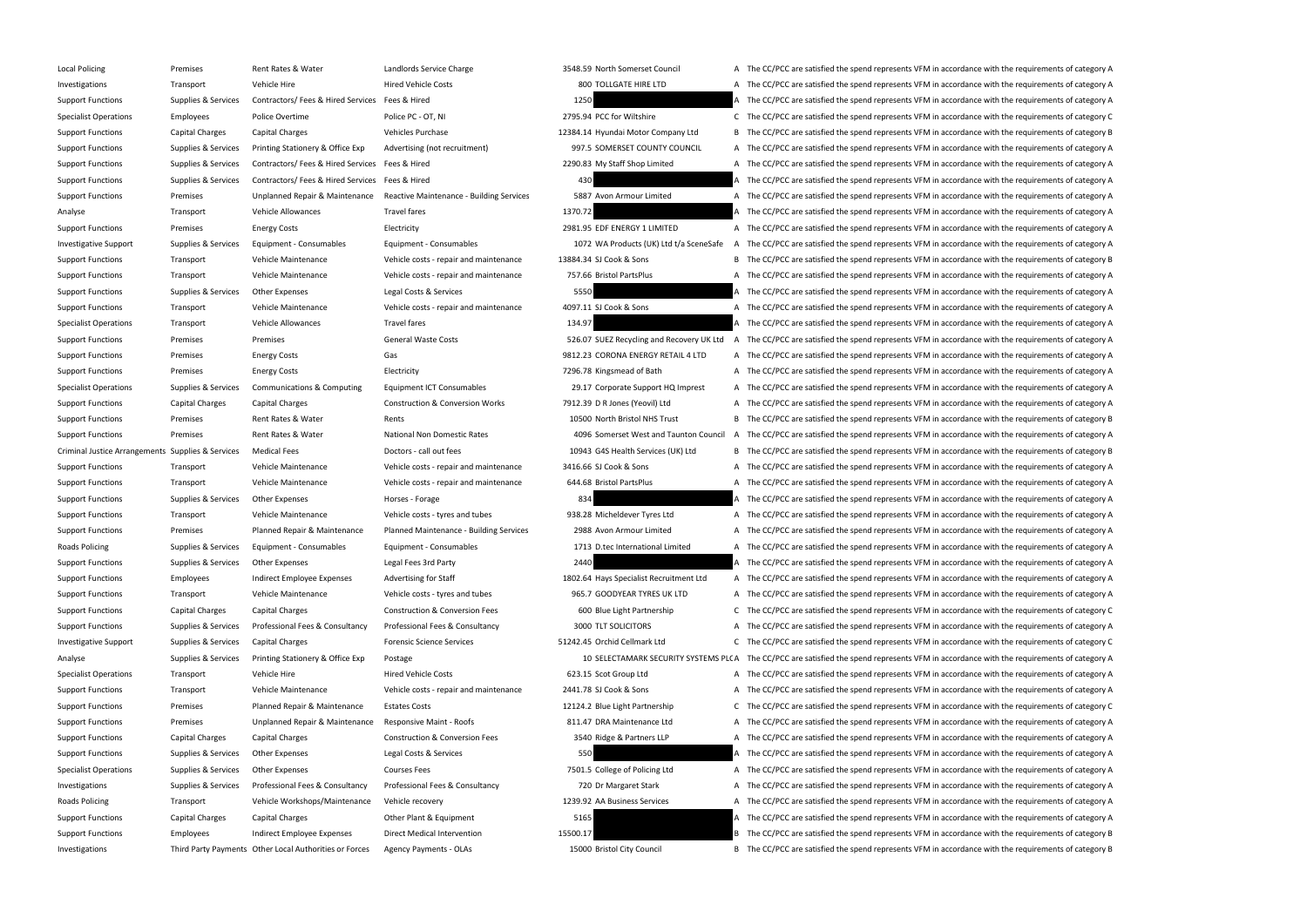Support Functions Supplies & Services Equipment Furniture & Materials Equipment 651 Data Pro IT Ltd A The CC/PCC are satisfied the spend represents VFM in accordance with the requirements of category A Support Functions Transport Vehicle Maintenance Vehicle costs - repair and maintenance 2250.14 SJ Cook & Sons A The CC/PCC are satisfied the spend represents VFM in accordance with the requirements of category A Analyse Supplies & Services Professional Fees & Consultancy Professional Fees & Consultancy Professional Fees & Consultancy Professional Fees & Consultancy 2005 SELECTAMARK SECURITY SYSTEMS PL(A The CC/PCC are satisfied th Specialist Operations Supplies & Services Other Expenses Courses Fees Courses Fees 412 National Crime Agency A The CC/PCC are satisfied the spend represents VFM in accordance with the requirements of category A Support Functions Transport Vehicle Maintenance Vehicle costs - fuel 3752.8 Certas Energy UK Ltd A The CC/PCC are satisfied the spend represents VFM in accordance with the requirements of category A Support Functions Premises Energy Costs Gas Gas Gas The CONTECT A The CC/PCC are satisfied the spend represents VFM in accordance with the requirements of category A Support Functions Supplies & Services Other Expenses Courses Fees Courses Fees 1167 Government Events A The CC/PCC are satisfied the spend represents VFM in accordance with the requirements of category A Support Functions Transport Vehicle Maintenance Vehicle costs - fuel 26107.1 Arval UK Ltd B The CC/PCC are satisfied the spend represents VFM in accordance with the requirements of category B Support Functions Transport Vehicle Maintenance Vehicle costs - repair and maintenance 3646.41 SJ Cook & Sons A The CC/PCC are satisfied the spend represents VFM in accordance with the requirements of category A Support Functions Supplies & Services Communications & Computing Equipment ICT 905.07 Telefonica UK Limited A The CC/PCC are satisfied the spend represents VFM in accordance with the requirements of category A Specialist Operations Employees Police Overtime Police PC - Overtime Police PC - Overtime 659.23 PCC for Bedfordshire A The CC/PCC are satisfied the spend represents VFM in accordance with the requirements of category A Support Functions Supplies & Services Communications & Computing Equipment ICT 2650 Telefonica UK Limited A The CC/PCC are satisfied the spend represents VFM in accordance with the requirements of category A Support Functions Premises Premises Planned Repair & Maintenance Planned Maintenance - Building Fabric 2581 Romac Building Contractors Ltd A The CC/PCC are satisfied the spend represents VFM in accordance with the requirem Specialist Operations Supplies & Services Clothing Uniforms & Laundry Clothing & Uniforms - Issues 992.85 Level Peaks Associates Limited A The CC/PCC are satisfied the spend represents VFM in accordance with the requiremen Support Functions Supplies & Services Other Expenses Legal Fees 3rd Party Legal Fees 3rd Party 678 A The CC/PCC are satisfied the spend represents VFM in accordance with the requirements of category A Support Functions Supplies & Services Insurance Services Insurance General Insurance General 1159.54 Kingsmead of Bath A The CC/PCC are satisfied the spend represents VFM in accordance with the requirements of category A Support Functions Premises Energy Costs Gas Gas Gas States and the CORONA ENERGY RETAIL 4 LTD A The CC/PCC are satisfied the spend represents VFM in accordance with the requirements of category A Dealing with the Public Supplies & Services Supplies & Services Airwave Airwave 94427.51 AIRWAVE SOLUTIONS LTD C The CC/PCC are satisfied the spend represents VFM in accordance with the requirements of category C Support Functions Transport Transport Vehicle Maintenance Vehicle costs - repair and maintenance 535.64 Alliance Automotive T/A Mill Autoq A The CC/PCC are satisfied the spend represents VFM in accordance with the requirem Support Functions Transport Vehicle Maintenance Vehicle costs - repair and maintenance 2956.2 Press Commercial Bodyworks A The CC/PCC are satisfied the spend represents VFM in accordance with the requirements of category A Support Functions Supplies & Services Communications & Computing Equipment ICT Hardware Purch 1427.46 A The CC/PCC are satisfied the spend represents VFM in accordance with the requirements of category A Support Functions Supplies & Services Other Expenses Legal Fees 3rd Party 7000 7000 A The CC/PCC are satisfied the spend represents VFM in accordance with the requirements of category A Support Functions Transport Vehicle Maintenance Vehicle costs - repair and maintenance 587.2 Bristol Auto Electrical Ltd A The CC/PCC are satisfied the spend represents VFM in accordance with the requirements of category A Support Functions Supplies & Services Communications & Computing Equipment ICT 1584 Telefonica UK Limited A The CC/PCC are satisfied the spend represents VFM in accordance with the requirements of category A Support Functions Capital Charges Capital Charges Vehicles Purchase Vehicles Purchase 12273 Hyundai Motor Company Ltd B The CC/PCC are satisfied the spend represents VFM in accordance with the requirements of category B Support Functions Premises Energy Costs Electricity Electricity and Electricity 714.64 EDF ENERGY 1 LIMITED A The CC/PCC are satisfied the spend represents VFM in accordance with the requirements of category A Support Functions Capital Charges Capital Charges Construction & Conversion Works 6045 Severnside Relocatable Systems Limi A The CC/PCC are satisfied the spend represents VFM in accordance with the requirements of category Support Functions Transport Vehicle Maintenance Vehicle costs - repair and maintenance 3502.08 SJ Cook & Sons A The CC/PCC are satisfied the spend represents VFM in accordance with the requirements of category A Support Functions Capital Charges Capital Charges Vehicles Purchase Vehicles Purchase 12273 Hyundai Motor Company Ltd B The CC/PCC are satisfied the spend represents VFM in accordance with the requirements of category B Specialist Operations Supplies & Services Contractors/ Fees & Hired Services Fees & Hired Services Fees & Hired 30.17 30.17 A The CC/PCC are satisfied the spend represents VFM in accordance with the requirements of categor Analyse Supplies & Services Professional Fees & Consultancy Professional Fees & Consultancy Professional Fees & Consultancy Professional Fees & Consultancy 305 SELECTAMARK SECURITY SYSTEMS PL(A The CC/PCC are satisfied the Support Functions Supplies & Services Other Expenses Legal Costs & Services 2500 3500 A The CC/PCC are satisfied the spend represents VFM in accordance with the requirements of category A Specialist Operations Supplies & Services Other Expenses Courses Fees Courses Fees 1625 Blue Lights Digital Ltd A The CC/PCC are satisfied the spend represents VFM in accordance with the requirements of category A Specialist Operations Supplies & Services Subsistence Subsistence Subsistence Subsistence Subsistence Subsistence 705.79 PCC for Wiltshire A The CC/PCC are satisfied the spend represents VFM in accordance with the requirem PCC Supplies & Services Other Expenses Courses Fees Courses Fees 500 Sancus Solutions Ltd A The CC/PCC are satisfied the spend represents VFM in accordance with the requirements of category A Support Functions Supplies & Services Equipment Furniture & Materials Equipment 589.02 GARRAN LOCKERS LTD A The CC/PCC are satisfied the spend represents VFM in accordance with the requirements of category A Support Functions Transport Vehicle Maintenance Vehicle costs - repair and maintenance 524.73 Bristol PartsPlus A The CC/PCC are satisfied the spend represents VFM in accordance with the requirements of category A Support Functions Transport Vehicle Maintenance Vehicle costs - repair and maintenance -655.4 CASTROL (UK) LTD A The CC/PCC are satisfied the spend represents VFM in accordance with the requirements of category A Support Functions Supplies & Services Other Expenses Legal Costs & Services 1575 1575 A The CC/PCC are satisfied the spend represents VFM in accordance with the requirements of category A Investigative Support Supplies & Services Equipment Furniture & Materials Equipment Operational 1477.8 WA Products (UK) Ltd t/a SceneSafe A The CC/PCC are satisfied the spend represents VFM in accordance with the requireme Support Functions Premises Planned Repair & Maintenance Servicing - Mechanical Plant 1653.93 Integral UK Ltd A The CC/PCC are satisfied the spend represents VFM in accordance with the requirements of category A Support Functions Supplies & Services Other Expenses Licences & Orders Licences & Orders 206 Accounting Officer Home Office A The CC/PCC are satisfied the spend represents VFM in accordance with the requirements of categor Support Functions Premises Rent Rates & Water Water Charges/Sewerages 633.99 Water2Business A The CC/PCC are satisfied the spend represents VFM in accordance with the requirements of category A Specialist Operations Supplies & Services Other Expenses Courses Fees Courses Fees 33000 P & CC for West Yorkshire B The CC/PCC are satisfied the spend represents VFM in accordance with the requirements of category B Analyse Supplies & Services Equipment Furniture & Materials Equipment Supplies Equipment 585 SELECTAMARK SECURITY SYSTEMS PLC A The CC/PCC are satisfied the spend represents VFM in accordance with the requirements of categ Support Functions Premises Planned Repair & Maintenance Planned Maintenance - Building Fabric 32445 Integral UK Ltd B The CC/PCC are satisfied the spend represents VFM in accordance with the requirements of category B Support Functions Transport Vehicle Allowances Cycle costs Cycle costs 3475 Trek Bicycle Corporation Ltd A The CC/PCC are satisfied the spend represents VFM in accordance with the requirements of category A Support Functions Supplies & Services Communications & Computing Equipment ICT Consumables 12872.5 Bechtle Direct Ltd B The CC/PCC are satisfied the spend represents VFM in accordance with the requirements of category B Support Functions Supplies & Services Communications & Computing Equipment ICT Software 53671.04 SAP (UK) LTD C The CC/PCC are satisfied the spend represents VFM in accordance with the requirements of category C Support Functions Supplies & Services Equipment Furniture & Materials Equipment Operational 3732.52 Warehouse Express t/a Wex Photogral A The CC/PCC are satisfied the spend represents VFM in accordance with the requirement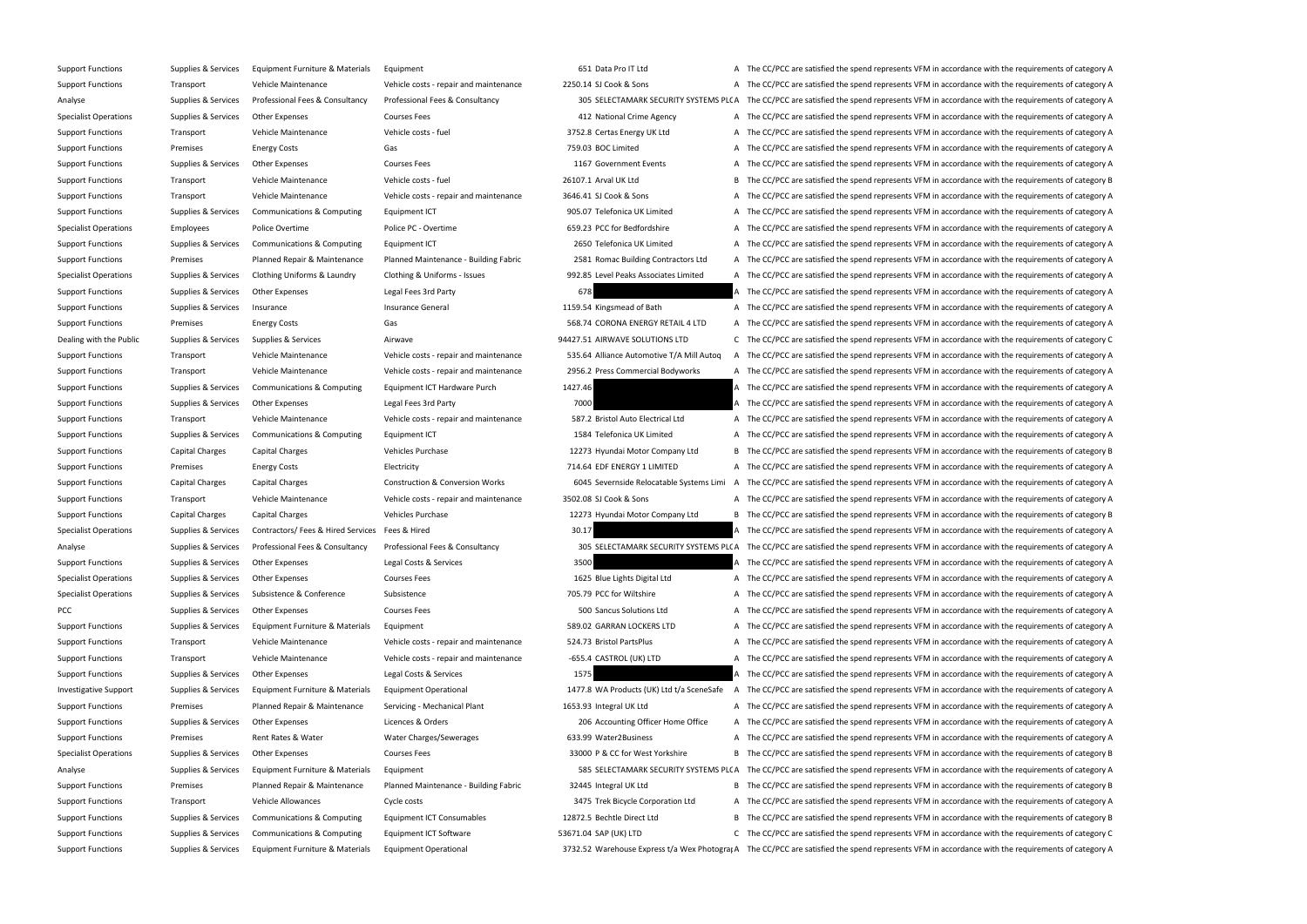| Support Functions                                 | Supplies & Services                      | Communications & Computing                           |  |
|---------------------------------------------------|------------------------------------------|------------------------------------------------------|--|
| Analyse                                           | Third Party Payments Payments to Clients |                                                      |  |
| <b>Support Functions</b>                          | Supplies & Services                      | Equipment Furniture & Materials                      |  |
| <b>Support Functions</b>                          | Premises                                 | Planned Repair & Maintenance                         |  |
| <b>Support Functions</b>                          | Transport                                | Vehicle Maintenance                                  |  |
| Investigations                                    | Supplies & Services                      | <b>Other Expenses</b>                                |  |
| <b>Support Functions</b>                          | Premises                                 | Rent Rates & Water                                   |  |
| <b>Specialist Operations</b>                      | Supplies & Services                      | <b>Other Expenses</b>                                |  |
| <b>Support Functions</b>                          | Supplies & Services                      | Professional Fees & Consultancy                      |  |
| <b>Specialist Operations</b>                      | Premises                                 | <b>Energy Costs</b>                                  |  |
| <b>Specialist Operations</b>                      | Transport                                | <b>Vehicle Allowances</b>                            |  |
| <b>Specialist Operations</b>                      | Supplies & Services                      | Contractors/ Fees & Hired Services                   |  |
| Criminal Justice Arrangements Premises            |                                          | Planned Repair & Maintenance                         |  |
| <b>Specialist Operations</b>                      | Transport                                | Vehicle Maintenance                                  |  |
| <b>Support Functions</b>                          | Transport                                | Vehicle Maintenance                                  |  |
| <b>Support Functions</b>                          | <b>Employees</b>                         | Police Overtime                                      |  |
| <b>Specialist Operations</b>                      | Supplies & Services                      | <b>Other Expenses</b>                                |  |
| <b>Support Functions</b>                          | Premises                                 | Unplanned Repair & Maintenance                       |  |
| Support                                           | <b>Employees</b>                         | Indirect Employee Expenses                           |  |
| Investigations                                    | Supplies & Services                      | <b>Other Expenses</b>                                |  |
| <b>Investigative Support</b>                      | Supplies & Services                      | Equipment Furniture & Materials                      |  |
| <b>Support Functions</b>                          | Supplies & Services                      | Equipment Furniture & Materials                      |  |
| <b>Support Functions</b>                          | Supplies & Services                      | <b>Other Expenses</b>                                |  |
| <b>Support Functions</b>                          | Premises                                 | Unplanned Repair & Maintenance                       |  |
| <b>Support Functions</b>                          | Transport                                | Vehicle Maintenance                                  |  |
| <b>Support Functions</b>                          | Supplies & Services                      | Communications & Computing                           |  |
| <b>Support Functions</b>                          | Premises                                 | <b>Energy Costs</b>                                  |  |
| <b>Support Functions</b>                          | Transport                                | Vehicle Maintenance                                  |  |
| <b>Support Functions</b>                          | Premises                                 | Unplanned Repair & Maintenance                       |  |
| <b>Support Functions</b>                          | Premises                                 | Premises                                             |  |
| Analyse                                           | Third Party Payments Payments to Clients |                                                      |  |
| Roads Policing                                    |                                          | Supplies & Services Printing Stationery & Office Exp |  |
| <b>Support Functions</b>                          | Transport                                | Vehicle Maintenance                                  |  |
| Criminal Justice Arrangements Supplies & Services |                                          | Equipment Furniture & Materials                      |  |
| <b>Support Functions</b>                          | Supplies & Services                      | <b>Other Expenses</b>                                |  |
| Analyse                                           | Transport                                | <b>Vehicle Allowances</b>                            |  |
| <b>Investigative Support</b>                      | Supplies & Services                      | Capital Charges                                      |  |
| <b>Support Functions</b>                          | Capital Charges                          | Capital Charges                                      |  |
| <b>Support Functions</b>                          | Capital Charges                          | Capital Charges                                      |  |
| <b>Specialist Operations</b>                      | Transport                                | Vehicle Maintenance                                  |  |
| <b>Support Functions</b>                          | Capital Charges                          | Capital Charges                                      |  |
| <b>Support Functions</b>                          | Capital Charges                          | Capital Charges                                      |  |
| <b>Roads Policing</b>                             | Supplies & Services                      | Equipment - Consumables                              |  |
| <b>Specialist Operations</b>                      | Supplies & Services                      | <b>Other Expenses</b>                                |  |
| <b>Specialist Operations</b>                      | <b>Employees</b>                         | Police Pay & Allowances                              |  |
| <b>Support Functions</b>                          | Premises                                 | <b>Energy Costs</b>                                  |  |
| <b>Support Functions</b>                          | Supplies & Services                      | Equipment Furniture & Materials                      |  |
| <b>Support Functions</b>                          | Capital Charges                          | Capital Charges                                      |  |
| <b>Support Functions</b>                          | Premises                                 | <b>Energy Costs</b>                                  |  |
| <b>Support Functions</b>                          | Premises                                 | Unplanned Repair & Maintenance                       |  |
|                                                   |                                          |                                                      |  |

Support Functions Supplies & Services Communications & Computing Equipment ICT 3664.18 Telefonica UK Ltd A The CC/PCC are satisfied the spend represents VFM in accordance with the requirements of category A Grants - Voluntary Orgs **Analyse Third Party 2160 SpeakEasy Support Ltd** A The CC/PCC are satisfied the spend represents VFM in accordance with the requirements of category A Equipment Functions Supplies A The CC/PCC are satisfied the spend represents VFM in accordance with the requirements of category A Planned Maintenance - Building Services **2006.62 STATIC SYSTEMS GROUP PLC** A The CC/PCC are satisfied the spend represents VFM in accordance with the requirements of category A Vehicle costs - fuel example and the Transport Transport 25101.2 Arval UK Ltd B The CC/PCC are satisfied the spend represents VFM in accordance with the requirements of category B Courses Fees **Supplies Access Containers A Services County** Courses Courses Fees 666.67 Paladin National Stalking Advocacy A The CC/PCC are satisfied the spend represents VFM in accordance with the requirements of category Landlords Service Charge **A Counctions A The CONTACT A The CONTACT A** The CC/PCC are satisfied the spend represents VFM in accordance with the requirements of category A Licences & Orders **Supplies A The CONTA CORTA CORTA THE COLL** A The CC/PCC are satisfied the spend represents VFM in accordance with the requirements of category A Professional Fees & Consultancy **Professional Fees & Consultancy** 1500 Atkins Ltd A The CC/PCC are satisfied the spend represents VFM in accordance with the requirements of category A Electricity **Exercicity Specialist Operations Premises A The CC/PCC** are satisfied the spend represents VFM in accordance with the requirements of category A Vehicle mileage allowance **Specialist Allowance** 302.4 PCC for Wiltshire C The CC/PCC are satisfied the spend represents VFM in accordance with the requirements of category C Fees & Hired **Exercices Contract Contract Contract** Contractors Contractors Contractors Tees A The CC/PCC are satisfied the spend represents VFM in accordance with the requirements of category A Estates Costs **Extingent Arrangements Premises Planned Repair Arrangement C** The CC/PCC are satisfied the spend represents VFM in accordance with the requirements of category C Vehicle costs - repair and maintenance 513.01 PCC for Devon & Cornwall A The CC/PCC are satisfied the spend represents VFM in accordance with the requirements of category A Vehicle costs - repair and maintenance 787.63 Bristol PartsPlus A The CC/PCC are satisfied the spend represents VFM in accordance with the requirements of category A Police PC - Overtime **Police A The CC/PCC are satisfied the spend represents VFM in accordance with the requirements of category A The CC/PCC are satisfied the spend represents VFM in accordance with the requirements of ca** Courses Fees **Services Concess Concess Concess** 1205 College of Policing Ltd A The CC/PCC are satisfied the spend represents VFM in accordance with the requirements of category A Reactive Maintenance - Building Fabric 10.39 Corporate Support HQ Imprest A The CC/PCC are satisfied the spend represents VFM in accordance with the requirements of category A Transfer Values **Expenses 25227.16 CO Civil Superannuation** B The CC/PCC are satisfied the spend represents VFM in accordance with the requirements of category B Courses Fees **Expenses A The CC/PCC** are satisfied the spend represents VFM in accordance with the requirements of category A Equipment Operational **Exercise and SECON ACCONDUCT 1829.22** WA Products (UK) Ltd t/a SceneSafe A The CC/PCC are satisfied the spend represents VFM in accordance with the requirements of category A Equipment Surveillance **Supplies Accord Accord Accord Accord** A The CC/PCC are satisfied the spend represents VFM in accordance with the requirements of category A Courses Fees **A The CONTAGE A THE CONTAGE A THE CO**NTAGE A The CC/PCC are satisfied the spend represents VFM in accordance with the requirements of category A Reactive Maintenance - Building Services 36.93 Corporate Support HQ Imprest A The CC/PCC are satisfied the spend represents VFM in accordance with the requirements of category A Vehicle costs - repair and maintenance 5297.36 SJ Cook & Sons A The CC/PCC are satisfied the spend represents VFM in accordance with the requirements of category A Equipment ICT Repairs & Maintenance 233016 Sopra Steria Limited CCThe CC/PCC are satisfied the spend represents VFM in accordance with the requirements of category C Electricity **EXECOST ENERGY LIMITED** A The CC/PCC are satisfied the spend represents VFM in accordance with the requirements of category A Vehicle costs - repair and maintenance 1369.76 Volkswagen Group UK Ltd Parts AThe CC/PCC are satisfied the spend represents VFM in accordance with the requirements of category A Reactive Maintenance - Building Services 6 at the SAMPLESTOCK LIMITED A The CC/PCC are satisfied the spend represents VFM in accordance with the requirements of category A General Waste Costs **A The CONTA THE CONTA THE CONTA THE CC**/PCC are satisfied the spend represents VFM in accordance with the requirements of category A Grants - Voluntary Orgs **SALIC CONCO ANALYSE THE PARTY CONCO** A The CC/PCC are satisfied the spend represents VFM in accordance with the requirements of category A Postage **Accords Accords Accords Accords** A The CC/PCC are satisfied the spend represents VFM in accordance with the requirements of category A Vehicle costs - repair and maintenance **Vehicle Maintenance** A The CC/PCC are satisfied the spend represents VFM in accordance with the requirements of category A Loose Furniture example requirements of category C C The CC/PCC are satisfied the spend represents VFM in accordance with the requirements of category C Remand costs **A The COV COSTS A THE COVEC A THE CC/PCC** are satisfied the spend represents VFM in accordance with the requirements of category A Travel fares Fraces and Transport Transport Allowance Allowances Travel fares -681.66 A The CC/PCC are satisfied the spend represents VFM in accordance with the requirements of category A Forensic Science Services **A Contaming the Supplies Containery Containers** -1506.3 Orchid Cellmark Ltd A The CC/PCC are satisfied the spend represents VFM in accordance with the requirements of category A ICT Equipment Purchase 213437 CENTERPRISE INTERNATIONAL LTD C The CC/PCC are satisfied the spend represents VFM in accordance with the requirements of category C Vehicles Purchase **Support Charges Capital Charges 2398.14 Hyundai Motor Company Ltd** B The CC/PCC are satisfied the spend represents VFM in accordance with the requirements of category B Vehicle costs - repair and maintenance and maintenance 35 A The CC/PCC are satisfied the spend represents VFM in accordance with the requirements of category A Vehicles Purchase **Support Charges Capital Charges 2273** Hyundai Motor Company Ltd B The CC/PCC are satisfied the spend represents VFM in accordance with the requirements of category B ICT Equipment Purchase 2480.78 BT PLC 2480.78 BT PLC A The CC/PCC are satisfied the spend represents VFM in accordance with the requirements of category A Equipment - Consumables **A The CONSTANDER SUPPLIES A THE COL**IMITED A The CC/PCC are satisfied the spend represents VFM in accordance with the requirements of category A Courses Fees **Supplies A The CC/PCC are satisfied the spend represents VFM in accordance with the requirements of category A** The CC/PCC are satisfied the spend represents VFM in accordance with the requirements of categor Police Chief Inspector - Pay, NI, Pensions 7164.28 PCC for Wiltshire The CC/PCC are satisfied the spend represents VFM in accordance with the requirements of category A Electricity **EXECOSTS ENERGY 1 LIMITED** A The CC/PCC are satisfied the spend represents VFM in accordance with the requirements of category A Equipment Support Functions Supplies A The CC/PCC are satisfied the spend represents VFM in accordance with the requirements of category A Construction & Conversion Works 85153.26 Creative Construction South West Lt C The CC/PCC are satisfied the spend represents VFM in accordance with the requirements of category C Gas Support Functions Premises Corona ENERGY RETAIL 4 LTD A The CC/PCC are satisfied the spend represents VFM in accordance with the requirements of category A Reactive Maintenance - Building Services 866.92 Sovereign Extinguishing Ltd A The CC/PCC are satisfied the spend represents VFM in accordance with the requirements of category A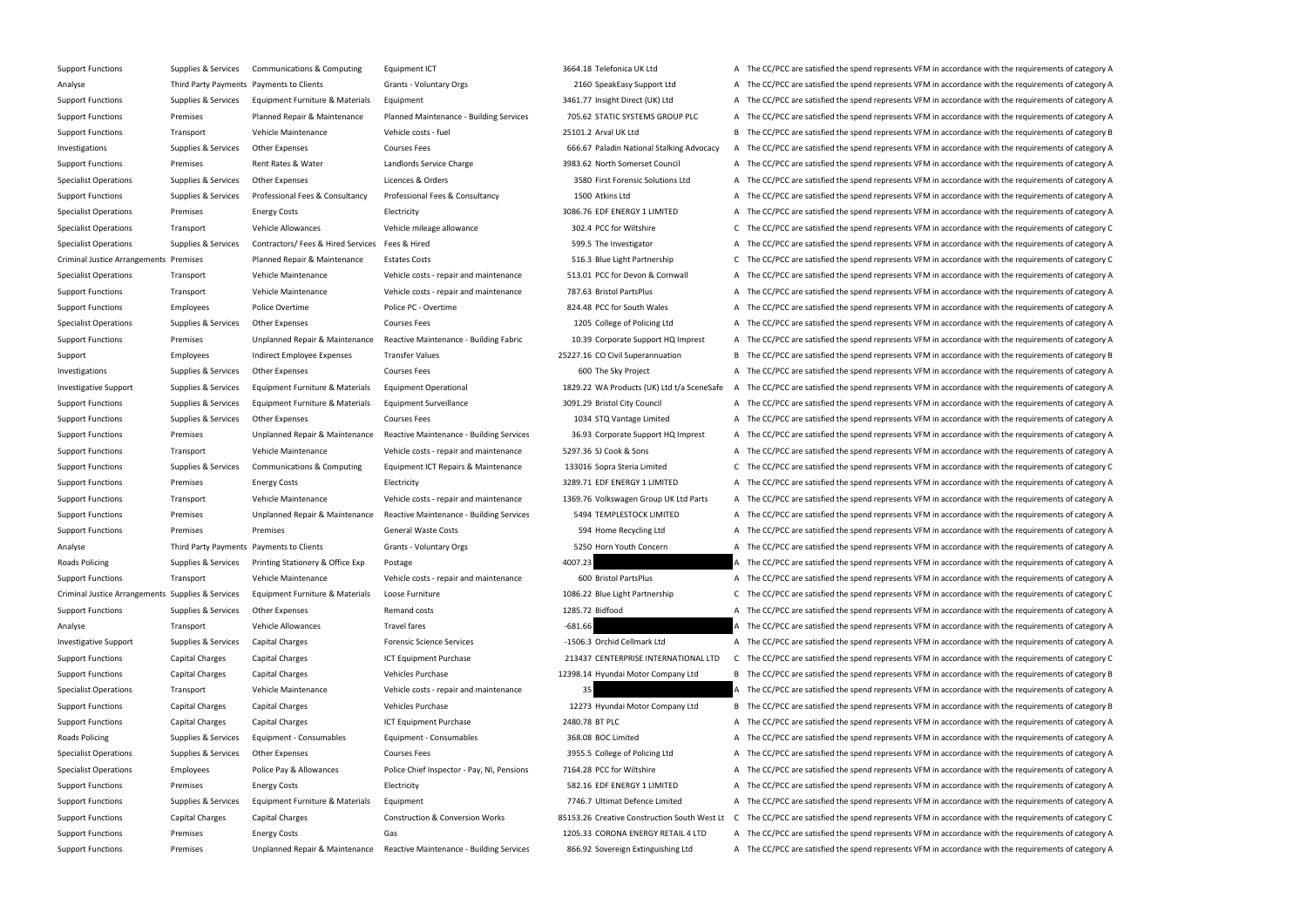Support Functions Capital Charges Capital Charges Vehicles Purchase Vehicles Purchase 13277 Vauxhall Motors Limited B The CC/PCC are satisfied the spend represents VFM in accordance with the requirements of category B Support Functions Premises Rent Rates & Water Rents Rents Rents Rents 2800 North Somerset Council A The CC/PCC are satisfied the spend represents VFM in accordance with the requirements of category A Support Functions Capital Charges Capital Charges Construction & Conversion Fees 1589.5 Ridge & Partners LLP A The CC/PCC are satisfied the spend represents VFM in accordance with the requirements of category A Support Functions Supplies & Services Equipment Furniture & Materials Equipment 8 and Equipment 8 and Equipment 8 and A The CC/PCC are satisfied the spend represents VFM in accordance with the requirements of category A Support Functions Transport Vehicle Maintenance Vehicle costs - tyres and tubes 603.62 GOODYEAR TYRES UK LTD A The CC/PCC are satisfied the spend represents VFM in accordance with the requirements of category A Support Functions Supplies & Services Professional Fees & Consultancy Professional Fees & Consultancy Professional Fees & Consultancy Professional Fees & Consultancy 789.58 Hartnell Taylor Cook LLP A The CC/PCC are satisfi Disused Premises Rent Rates & Water Rents Rents Rents 2800 Somerset West and Taunton Council A The CC/PCC are satisfied the spend represents VFM in accordance with the requirements of category A Support Functions Supplies & Services Communications & Computing Equipment ICT Software 8000 8000 B The CC/PCC are satisfied the spend represents VFM in accordance with the requirements of category B Support Functions Supplies & Services Communications & Computing Equipment ICT Hardware Purch 1207 Data Pro IT Ltd A The CC/PCC are satisfied the spend represents VFM in accordance with the requirements of category A Investigative Support Supplies & Services Capital Charges Forensic Science Services 26113.4 Key Forensic Services Ltd B The CC/PCC are satisfied the spend represents VFM in accordance with the requirements of category B Support Functions Premises Energy Costs Electricity Electricity and the SD7.93 EDF ENERGY 1 LIMITED A The CC/PCC are satisfied the spend represents VFM in accordance with the requirements of category A Specialist Operations Supplies & Services Communications & Computing Equipment ICT 329.93 39.93 A The CC/PCC are satisfied the spend represents VFM in accordance with the requirements of category A Support Functions Premises Premises Premises General Waste Costs G54.82 SUEZ Recycling and Recovery UK Ltd A The CC/PCC are satisfied the spend represents VFM in accordance with the requirements of category A Support Functions Supplies & Services Clothing Uniforms & Laundry Clothing & Uniforms - Issues 1260 M C Products UK Ltd A The CC/PCC are satisfied the spend represents VFM in accordance with the requirements of category A Support Functions Supplies & Services Other Expenses Courses Fees Courses Fees 5990 Performance Solutions Consulting Lt A The CC/PCC are satisfied the spend represents VFM in accordance with the requirements of category A Support Functions Supplies & Services Other Expenses Legal Fees 3rd Party 7500 7500 A The CC/PCC are satisfied the spend represents VFM in accordance with the requirements of category A Criminal Justice Arrangements Supplies & Services Other Expenses Maintenance of dogs/cats 824.2 824.2 A The CC/PCC are satisfied the spend represents VFM in accordance with the requirements of category A Criminal Justice Arrangements Supplies & Services Medical Fees Doctors - call out fees 10943 G4S Health Services (UK) Ltd B The CC/PCC are satisfied the spend represents VFM in accordance with the requirements of category Support Functions Capital Charges Capital Charges Other Plant & Equipment 39907.04 Blue Light Partnership C The CC/PCC are satisfied the spend represents VFM in accordance with the requirements of category C Investigations Supplies & Services Contractors/ Fees & Hired Services Fees & Hired - 3500 Melin Homes Ltd A The CC/PCC are satisfied the spend represents VFM in accordance with the requirements of category A Support Functions Supplies & Services Other Expenses Legal Fees 3rd Party 2972.7 2002.7 A The CC/PCC are satisfied the spend represents VFM in accordance with the requirements of category A Support Functions Premises Rent Rates & Water Rents Rents Rents Rents 2800 North Somerset Council A The CC/PCC are satisfied the spend represents VFM in accordance with the requirements of category A Support Functions Premises Rent Rates & Water Rents Rents Rents and Rents and A The CC/PCC are satisfied the spend represents VFM in accordance with the requirements of category A Analyse Supplies & Services Other Expenses Financial Adjustments Financial Adjustments 0.5 MTI Technology Ltd A The CC/PCC are satisfied the spend represents VFM in accordance with the requirements of category A Criminal Justice Arrangements Supplies & Services Clothing Uniforms & Laundry Laundry & Dry Cleaning 1120.22 Royal Devon and Exeter NHS Foundati A The CC/PCC are satisfied the spend represents VFM in accordance with the re Specialist Operations Employees Police Overtime Police PC - Overtime 1395.98 PCC for Wiltshire A The CC/PCC are satisfied the spend represents VFM in accordance with the requirements of category A Specialist Operations Employees Police Overtime Police PC - Overtime A1424.68 PCC for Wiltshire B The CC/PCC are satisfied the spend represents VFM in accordance with the requirements of category B Support Functions Capital Charges Capital Charges Vehicles Purchase Vehicles Purchase 12398.14 Hyundai Motor Company Ltd B The CC/PCC are satisfied the spend represents VFM in accordance with the requirements of category B Support Functions Supplies & Services Subsistence & Conference Conference & Meeting Expenses 972 WESSEX RESERVE FORCES & CADET AS A The CC/PCC are satisfied the spend represents VFM in accordance with the requirements of c Support Functions Capital Charges Capital Charges Vehicles Purchase Vehicles Purchase 12398.14 Hyundai Motor Company Ltd B The CC/PCC are satisfied the spend represents VFM in accordance with the requirements of category B Support Functions Premises Rent Rates & Water Water Charges/Sewerages 1312.27 Water2Business A The CC/PCC are satisfied the spend represents VFM in accordance with the requirements of category A Support Functions Supplies & Services Equipment Furniture & Materials Equipment 5952.5 5952.5 A The CC/PCC are satisfied the spend represents VFM in accordance with the requirements of category A Support Functions Premises Planned Repair & Maintenance Planned Maintenance - Building Services 644 STQ Vantage Limited A The CC/PCC are satisfied the spend represents VFM in accordance with the requirements of category A Investigations Supplies & Services Supplies & Services Court Application Fees 1808 HM Courts & Tribunal Service A The CC/PCC are satisfied the spend represents VFM in accordance with the requirements of category A Support Functions Supplies & Services Other Expenses Legal Costs & Services 1800 1800 A The CC/PCC are satisfied the spend represents VFM in accordance with the requirements of category A Support Functions Transport Vehicle Maintenance Vehicle costs - repair and maintenance 511.36 BMW (UK) Ltd A The CC/PCC are satisfied the spend represents VFM in accordance with the requirements of category A Investigations Supplies & Services Communications & Computing Equipment ICT Hardware Purch 8071.4 Novatech Limited A The CC/PCC are satisfied the spend represents VFM in accordance with the requirements of category A Support Functions Capital Charges Capital Charges ICT Equipment Purchase ICT Equipment Purchase 670 Data Pro IT Ltd A The CC/PCC are satisfied the spend represents VFM in accordance with the requirements of category A Support Functions Supplies & Services Communications & Computing Equipment ICT Consumables 1199.4 Data Pro IT Ltd A The CC/PCC are satisfied the spend represents VFM in accordance with the requirements of category A Support Functions Supplies & Services Equipment Furniture & Materials Equipment 924 Protect Signs A The CC/PCC are satisfied the spend represents VFM in accordance with the requirements of category A Specialist Operations Supplies & Services Contractors/ Fees & Hired Services Fees & Hired - Cleaning Cells/Vehs 21.22 2 A The CC/PCC are satisfied the spend represents VFM in accordance with the requirements of category A Support Functions Transport Vehicle Maintenance Vehicle costs - tyres and tubes 19.5 Bristol PartsPlus A The CC/PCC are satisfied the spend represents VFM in accordance with the requirements of category A Support Functions Premises Energy Costs Electricity Electricity A1428.59 EDF ENERGY 1 LIMITED B The CC/PCC are satisfied the spend represents VFM in accordance with the requirements of category B Support Functions Supplies & Services Other Expenses Legal Costs & Services Legal Costs & Services 1000 A The CC/PCC are satisfied the spend represents VFM in accordance with the requirements of category A Analyse Third Party Payments Payments to Clients Grants - Voluntary Orgs 90556.25 SOMERSET COUNTY COUNCIL C The CC/PCC are satisfied the spend represents VFM in accordance with the requirements of category C Support Functions Transport Vehicle Maintenance Vehicle costs - tyres and tubes 810.8 CABOT TYRE SERVICE LTD A The CC/PCC are satisfied the spend represents VFM in accordance with the requirements of category A Support Functions Supplies & Services Other Expenses Courses Fees 2000 UNIVERSITY OF THE WEST OF ENGLAN A The CC/PCC are satisfied the spend represents VFM in accordance with the requirements of category A Support Functions Supplies & Services Equipment Furniture & Materials Equipment 962 962 A The CC/PCC are satisfied the spend represents VFM in accordance with the requirements of category A Support Functions Transport Vehicle Maintenance Vehicle costs - repair and maintenance 513.18 Tallis Amos Group Ltd A The CC/PCC are satisfied the spend represents VFM in accordance with the requirements of category A Local Policing Premises Rent Rates & Water Landlords Service Charge 3798.02 North Somerset Council A The CC/PCC are satisfied the spend represents VFM in accordance with the requirements of category A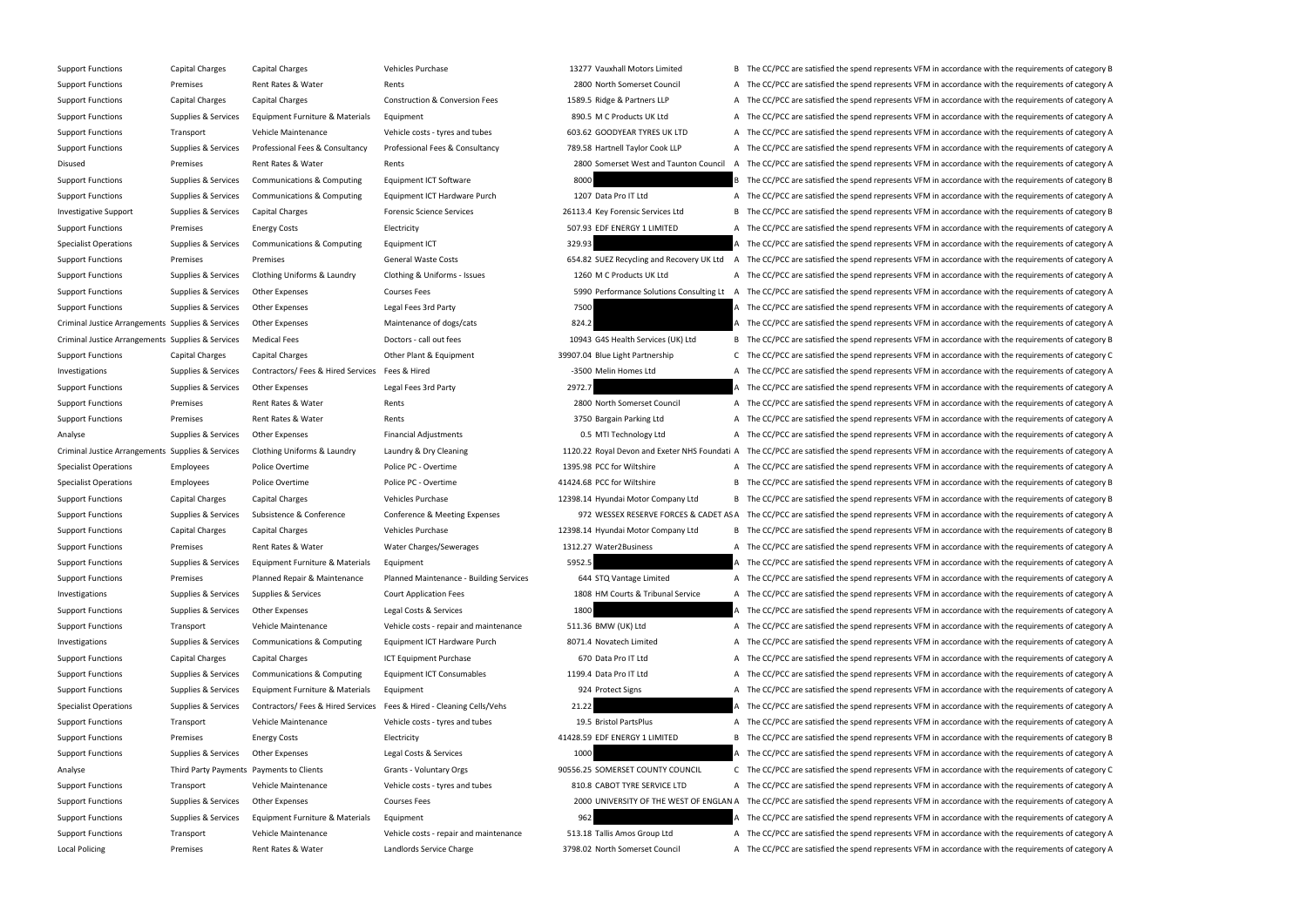Analyse Transport Vehicle Allowances Travel fares Travel fares 1259.29 A The CC/PCC are satisfied the spend represents VFM in accordance with the requirements of category A Support Functions Supplies & Services Equipment Furniture & Materials Equipment Cleaning & Materials Equipment Cleaning & Materials 21.5 WA Products (UK) Ltd t/a SceneSafe A The CC/PCC are satisfied the spend represents VF Support Functions Premises Planned Repair & Maintenance Repairs & Maint General 955 Boing Rapid Secure Ltd A The CC/PCC are satisfied the spend represents VFM in accordance with the requirements of category A Support Functions Premises Rent Rates & Water Water Charges/Sewerages 1183.93 Water2Business A The CC/PCC are satisfied the spend represents VFM in accordance with the requirements of category A Supplies & Services Capital Charges Forensic Science Services and the C2580 Systems Technology Consultants Ltd A The CC/PCC are satisfied the spend represents VFM in accordance with the requirements of category A Support Functions Capital Charges Capital Charges Vehicles Purchase Vehicles Purchase 12398.14 Hyundai Motor Company Ltd B The CC/PCC are satisfied the spend represents VFM in accordance with the requirements of category B Support Functions Capital Charges Equipment Furniture & Materials Furniture Purchase 1826.67 Avon County Blinds A The CC/PCC are satisfied the spend represents VFM in accordance with the requirements of category A Investigations Supplies & Services Professional Fees & Consultancy Professional Fees & Consultancy Professional Fees & Consultancy 799.08 A The CC/PCC are satisfied the spend represents VFM in accordance with the requireme Support Functions Transport Vehicle Maintenance Vehicle costs - fuel 10165.07 Certas Energy UK Ltd B The CC/PCC are satisfied the spend represents VFM in accordance with the requirements of category B Analyse Supplies & Services Printing Stationery & Office Exp Postage 10 SELECTAMARK SECURITY SYSTEMS PLC A The CC/PCC are satisfied the spend represents VFM in accordance with the requirements of category A Support Functions Employees Indirect Employee Expenses Advertising for Staff 284.05 284.05 A The CC/PCC are satisfied the spend represents VFM in accordance with the requirements of category A Support Functions Premises Planned Repair & Maintenance Repairs & Maint General 1268.3 Boing Rapid Secure Ltd A The CC/PCC are satisfied the spend represents VFM in accordance with the requirements of category A Support Functions Supplies & Services Equipment Furniture & Materials Equipment 952 Data Pro IT Ltd A The CC/PCC are satisfied the spend represents VFM in accordance with the requirements of category A Support Functions Capital Charges Capital Charges Vehicles Purchase Vehicles Purchase 12273 Hyundai Motor Company Ltd B The CC/PCC are satisfied the spend represents VFM in accordance with the requirements of category B Investigative Support Supplies & Services Professional Fees & Consultancy Professional Fees & Consultancy Professional Fees & Consultancy Professional Fees & Consultancy 3462.19 PCC for West Mercia A The CC/PCC are satisfi Investigative Support Supplies & Services Equipment Furniture & Materials Equipment Cleaning & Materials Equipment Cleaning & Materials 97.16 WA Products (UK) Ltd t/a SceneSafe A The CC/PCC are satisfied the spend represen Support Functions Supplies & Services Printing Stationery & Office Exp Postage 1000 PURCHASE POWER A The CC/PCC are satisfied the spend represents VFM in accordance with the requirements of category A Disused Supplies & Services Printing Stationery & Office Exp Reprographics 59765.83 Xerox (UK) Ltd C The CC/PCC are satisfied the spend represents VFM in accordance with the requirements of category C Support Functions Capital Charges Capital Charges Construction & Conversion Other 9540 SVE Services Limited A The CC/PCC are satisfied the spend represents VFM in accordance with the requirements of category A Support Employees Indirect Employee Expenses Refunds - Contributions 1343.12 1343.12 A The CC/PCC are satisfied the spend represents VFM in accordance with the requirements of category A Support Functions Supplies & Services Contractors/ Fees & Hired Services Fees & Hired 5250 My Staff Shop Limited A The CC/PCC are satisfied the spend represents VFM in accordance with the requirements of category A Local Policing Premises Premises Rent Rates & Water Rents Rents Rents Rents Rents S650 North Somerset Council A The CC/PCC are satisfied the spend represents VFM in accordance with the requirements of category A Support Functions Capital Charges Equipment Furniture & Materials Furniture Purchase 17877 BOF Group Ltd B The CC/PCC are satisfied the spend represents VFM in accordance with the requirements of category B Support Functions Supplies & Services Equipment Furniture & Materials Equipment Equipment 880 Charles Alexander Distribution Ltd A The CC/PCC are satisfied the spend represents VFM in accordance with the requirements of ca Support Employees Indirect Employee Expenses Refunds - Contributions 5680.13 5680.13 A The CC/PCC are satisfied the spend represents VFM in accordance with the requirements of category A Support Functions Employees Police Staff Pay & Allowances Police Staff - Pay, OT, NI, Pension 14555.74 PCC for Wiltshire C The CC/PCC are satisfied the spend represents VFM in accordance with the requirements of category C Specialist Operations Employees Police Overtime Police PC - Overtime Police PC - Overtime 223.12 PCC for Wiltshire A The CC/PCC are satisfied the spend represents VFM in accordance with the requirements of category A Specialist Operations Transport Vehicle Maintenance Vehicle costs - fuel 3920.14 3920.14 A The CC/PCC are satisfied the spend represents VFM in accordance with the requirements of category A Analyse Supplies & Services Equipment Furniture & Materials Equipment 585 SELECTAMARK SECURITY SYSTEMS PLCA The CC/PCC are satisfied the spend represents VFM in accordance with the requirements of category A Criminal Justice Arrangements Supplies & Services Other Expenses Legal Costs & Services Legal Costs & Services Supplies A Services Cuber Expenses Legal Costs & Services Supplies and The CC/PCC are satisfied the spend repre Support Functions Premises Rent Rates & Water Landlords Service Charge 3750 Avon Fire & Rescue A The CC/PCC are satisfied the spend represents VFM in accordance with the requirements of category A Support Functions Transport Vehicle Maintenance Vehicle costs - tyres and tubes 340.02 Staceys Motors A The CC/PCC are satisfied the spend represents VFM in accordance with the requirements of category A Analyse Supplies & Services Other Expenses Financial Adjustments Financial Adjustments -0.82 Rope Access Equip Limited A The CC/PCC are satisfied the spend represents VFM in accordance with the requirements of category A Disused Premises Rent Rates & Water Rents Rents Rents Rents 7000 Somerset West and Taunton Council A The CC/PCC are satisfied the spend represents VFM in accordance with the requirements of category A Support Functions Supplies & Services Equipment Furniture & Materials Equipment Operational 4511.06 Tactical Kit A The CC/PCC are satisfied the spend represents VFM in accordance with the requirements of category A Support Functions Supplies & Services Equipment Furniture & Materials Equipment 5157.58 Softcat Limited A The CC/PCC are satisfied the spend represents VFM in accordance with the requirements of category A Support Functions Premises Premises Premit Rates & Water Premises Leases Premises Leases 868915.74 Blue Light Partnership C The CC/PCC are satisfied the spend represents VFM in accordance with the requirements of category Disused Supplies & Services Communications & Computing Equipment ICT Repairs & Maintenance 79950 Fidenda Ltd C The CC/PCC are satisfied the spend represents VFM in accordance with the requirements of category C Support Functions Premises Rent Rates & Water Rents Rents Rents Rents A The CC/PCC are satisfied the spend represents VFM in accordance with the requirements of category A Local Policing Supplies & Services Other Expenses Donations Donations Donations 866.91 Somerset & West Eating Disorders As A The CC/PCC are satisfied the spend represents VFM in accordance with the requirements of category Criminal Justice Arrangements Supplies & Services Other Expenses Maintenance of dogs/cats Maintenance of dogs/cats 673.7 RSPCA Bristol & District Branch A The CC/PCC are satisfied the spend represents VFM in accordance wit Support Functions Capital Charges Capital Charges Vehicles Purchase Vehicles Purchase 18001.05 Wessex Garages (Holdings) Ltd B The CC/PCC are satisfied the spend represents VFM in accordance with the requirements of catego Roads Policing Supplies & Services Printing Stationery & Office Exp Postage 7900 7900 7900 A The CC/PCC are satisfied the spend represents VFM in accordance with the requirements of category A Support Functions Premises Cleaning & Domestic Supplies Cleaning Charges 16039.21 Sodexo Limited B The CC/PCC are satisfied the spend represents VFM in accordance with the requirements of category B Analyse Supplies & Services Equipment Furniture & Materials Equipment 585 SELECTAMARK SECURITY SYSTEMS PLC A The CC/PCC are satisfied the spend represents VFM in accordance with the requirements of category A Analyse Employees Police Staff Pay & Allowances Staffing Agency 5747.41 Matrix SCM Ltd A The CC/PCC are satisfied the spend represents VFM in accordance with the requirements of category A Criminal Justice Arrangements Supplies & Services Professional Fees & Consultancy Professional Fees & Consultancy Professional Fees & Consultancy Professional Fees & Consultancy 14250 University Of Bristol B The CC/PCC are Analyse Supplies & Services Equipment Furniture & Materials Equipment Supplies and the Services Equipment Supplies & Services Equipment Purniture & Materials Equipment Supplies A The CC/PCC are satisfied the spend represen Support Functions Supplies & Services Other Expenses Courses Fees Courses Fees 2394 HL Training Services A The CC/PCC are satisfied the spend represents VFM in accordance with the requirements of category A Support Functions Premises Dipplanned Repair & Maintenance Reactive Maintenance - Building Services 1963.49 Sovereign Extinguishing Ltd A The CC/PCC are satisfied the spend represents VFM in accordance with the requirement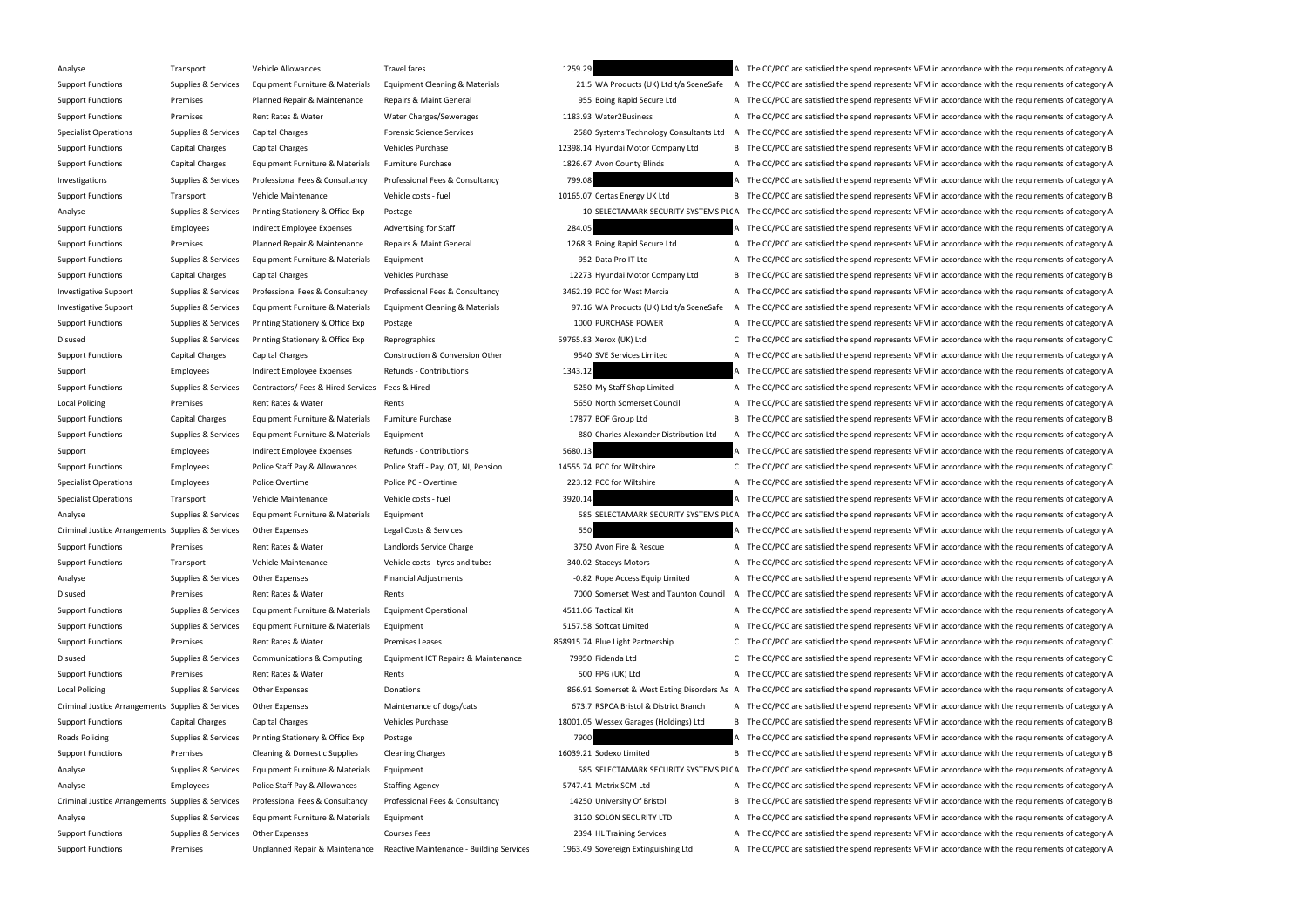Support Functions Transport Vehicle Hire Hired Vehicle Costs 1162.5 COUNTY CARS A The CC/PCC are satisfied the spend represents VFM in accordance with the requirements of category A Support Functions Third Party Payments Other Local Authorities or Forces Contributions to Other Forces 14680.57 PCC for Gloucestershire B The CC/PCC are satisfied the spend represents VFM in accordance with the requirement Specialist Operations Employees Police Pay & Allowances Police PC - Pay, Pension 15481.41 PCC for Wiltshire C The CC/PCC are satisfied the spend represents VFM in accordance with the requirements of category C Support Functions Supplies & Services Equipment Furniture & Materials Equipment Operational 688 Axon Public Safety UK Limited A The CC/PCC are satisfied the spend represents VFM in accordance with the requirements of categ Support Functions Supplies & Services Professional Fees & Consultancy Professional Fees & Consultancy Professional Fees & Consultancy 1825 Xerox (UK) Ltd A The CC/PCC are satisfied the spend represents VFM in accordance wi Local Policing Premises Rent Rates & Water Landlords Service Charge 3798.02 North Somerset Council A The CC/PCC are satisfied the spend represents VFM in accordance with the requirements of category A Support Functions Capital Charges Capital Charges Vehicle Conversions 7150.21 Halls Electrical Ltd A The CC/PCC are satisfied the spend represents VFM in accordance with the requirements of category A Support Functions Capital Charges Capital Charges Construction & Conversion Works 6045 Severnside Relocatable Systems Limi A The CC/PCC are satisfied the spend represents VFM in accordance with the requirements of category Support Functions Premises Energy Costs Electricity Electricity and the Support Electricity and the CC/PCC are satisfied the spend represents VFM in accordance with the requirements of category A Support Functions Premises Energy Costs Electricity Electricity and the Support Electricity and the COVID EDF ENERGY 1 LIMITED A The CC/PCC are satisfied the spend represents VFM in accordance with the requirements of cate Criminal Justice Arrangements Supplies & Services Other Expenses Maintenance of dogs/cats Maintenance of dogs/cats 583.46 A The CC/PCC are satisfied the spend represents VFM in accordance with the requirements of category Local Policing Premises Cleaning & Domestic Supplies Cleaning Charges 11000.46 Blue Light Partnership B The CC/PCC are satisfied the spend represents VFM in accordance with the requirements of category B Analyse Supplies & Services Printing Stationery & Office Exp Postage 10 SELECTAMARK SECURITY SYSTEMS PLC A The CC/PCC are satisfied the spend represents VFM in accordance with the requirements of category A Support Functions Supplies & Services Other Expenses Courses Fees Courses Fees 1905 Sancus Solutions Ltd A The CC/PCC are satisfied the spend represents VFM in accordance with the requirements of category A Investigative Support Supplies & Services Capital Charges Forensic Science Services Forensic Science Services 22028.64 Eurofins Forensics Services 20028.64 Eurofins Forensics Services Limited B The CC/PCC are satisfied the Criminal Justice Arrangements Supplies & Services Other Expenses Courses Fees Services Courses Fees 8260 QA Ltd A The CC/PCC are satisfied the spend represents VFM in accordance with the requirements of category A Support Functions Premises Planned Repair & Maintenance Planned Maintenance - Building Fabric 1630.52 Avon Armour Limited A The CC/PCC are satisfied the spend represents VFM in accordance with the requirements of category Specialist Operations Employees Police Pay & Allowances Police PC - Pay, NI, Pension 5091.29 PCC for Wiltshire A The CC/PCC are satisfied the spend represents VFM in accordance with the requirements of category A Local Policing Premises Planned Repair & Maintenance Alterations - Health & Safety 3317.81 Blue Light Partnership C The CC/PCC are satisfied the spend represents VFM in accordance with the requirements of category C Support Functions Transport Vehicle Maintenance Vehicle costs - repair and maintenance 5234.5 SJ Cook & Sons A The CC/PCC are satisfied the spend represents VFM in accordance with the requirements of category A Support Functions Supplies & Services Premises Waste Disposal Waste Disposal 1138.97 POLYBAGS LTD A The CC/PCC are satisfied the spend represents VFM in accordance with the requirements of category A Support Functions Supplies & Services Communications & Computing Equipment ICT Software 1115 PHOENIX SOFTWARE LTD A The CC/PCC are satisfied the spend represents VFM in accordance with the requirements of category A Roads Policing Supplies & Services Equipment Furniture & Materials Equipment 1709.84 Protect Signs A The CC/PCC are satisfied the spend represents VFM in accordance with the requirements of category A Support Functions Transport Vehicle Maintenance Vehicle costs - repair and maintenance 1177.95 BRISTOL STREET MOTORS A The CC/PCC are satisfied the spend represents VFM in accordance with the requirements of category A Support Functions Transport Vehicle Maintenance Vehicle costs - repair and maintenance 1488.99 BMW (UK) Ltd A The CC/PCC are satisfied the spend represents VFM in accordance with the requirements of category A Support Functions Transport Vehicle Maintenance Vehicle costs - tyres and tubes 592.2 CABOT TYRE SERVICE LTD A The CC/PCC are satisfied the spend represents VFM in accordance with the requirements of category A Support Functions Transport Vehicle Maintenance Vehicle costs - repair and maintenance 1668.17 BRISTOL STREET MOTORS A The CC/PCC are satisfied the spend represents VFM in accordance with the requirements of category A Support Functions Supplies & Services Equipment Furniture & Materials Equipment 1900 Process Evolution Limited A The CC/PCC are satisfied the spend represents VFM in accordance with the requirements of category A Criminal Justice Arrangements Supplies & Services Other Expenses Remand costs Remand costs 175 WA Products (UK) Ltd t/a SceneSafe A The CC/PCC are satisfied the spend represents VFM in accordance with the requirements of c Specialist Operations Transport Vehicle Maintenance Vehicle costs - repair and maintenance 10.82 A The CC/PCC are satisfied the spend represents VFM in accordance with the requirements of category A Support Functions Premises Dipplanned Repair & Maintenance Reactive Maintenance - Building Services 2322.81 Sovereign Extinguishing Ltd A The CC/PCC are satisfied the spend represents VFM in accordance with the requirement Analyse Supplies & Services Other Expenses Courses Fees Courses Fees 7000 PFOA Training Services Ltd A The CC/PCC are satisfied the spend represents VFM in accordance with the requirements of category A Support Functions Supplies & Services Communications & Computing Equipment ICT 6146.17 Vodafone Corporate Limited A The CC/PCC are satisfied the spend represents VFM in accordance with the requirements of category A Disused Supplies & Services Communications & Computing Equipment ICT Software 68552 Anaplan Limited C The CC/PCC are satisfied the spend represents VFM in accordance with the requirements of category C Investigative Support Supplies & Services Professional Fees & Consultancy Professional Fees & Consultancy Professional Fees & Consultancy Professional Fees & Consultancy 3098.19 PCC for West Mercia A The CC/PCC are satisfi Support Functions Capital Charges Capital Charges Vehicles Purchase Vehicles Curchase 12398.14 Hyundai Motor Company Ltd B The CC/PCC are satisfied the spend represents VFM in accordance with the requirements of category B Support Functions Premises Energy Costs Electricity Electricity and the control and the CC/PCC are satisfied the spend represents VFM in accordance with the requirements of category A Support Functions Capital Charges Capital Charges ICT Equipment Purchase 61500 JML Software Solutions Ltd C The CC/PCC are satisfied the spend represents VFM in accordance with the requirements of category C Support Functions Supplies & Services Other Expenses Courses Fees Courses Fees 4480 COMMON PURPOSE UK A The CC/PCC are satisfied the spend represents VFM in accordance with the requirements of category A Support Functions Capital Charges Capital Charges Vehicles Purchase Vehicles Purchase 12597 Hyundai Motor Company Ltd B The CC/PCC are satisfied the spend represents VFM in accordance with the requirements of category B Support Functions Premises Energy Costs Electricity Electricity and the Support Electricity A The CC/PCC are satisfied the spend represents VFM in accordance with the requirements of category A Support Functions Supplies & Services Equipment Furniture & Materials Equipment 854.74 M C Products UK Ltd A The CC/PCC are satisfied the spend represents VFM in accordance with the requirements of category A Investigative Support Supplies & Services Capital Charges Forensic Science Services 4061.02 SOCOTEC UK Ltd A The CC/PCC are satisfied the spend represents VFM in accordance with the requirements of category A Investigations Supplies & Services Professional Fees & Consultancy Professional Fees & Consultancy Professional Fees & Consultancy 511.54 A The CC/PCC are satisfied the spend represents VFM in accordance with the requireme Support Functions Supplies & Services Equipment Furniture & Materials Equipment 3857 Avon Armour Limited A The CC/PCC are satisfied the spend represents VFM in accordance with the requirements of category A Support Functions Premises Planned Repair & Maintenance Estates Costs 2890 SVE Services Limited A The CC/PCC are satisfied the spend represents VFM in accordance with the requirements of category A Roads Policing Supplies & Services Printing Stationery & Office Exp Stationery 1418 Laser Tech UK Ltd A The CC/PCC are satisfied the spend represents VFM in accordance with the requirements of category A Support Functions Capital Charges Capital Charges Vehicles Purchase Vehicles Capital Charges Vehicles Purchase 27131.66 Volvo Car UK Ltd B The CC/PCC are satisfied the spend represents VFM in accordance with the requiremen Specialist Operations Employees Police Overtime Police Sergeant - Overtime 849.75 PCC for Devon & Cornwall A The CC/PCC are satisfied the spend represents VFM in accordance with the requirements of category A Support Functions Supplies & Services Other Expenses Legal Costs & Services 200 280 A The CC/PCC are satisfied the spend represents VFM in accordance with the requirements of category A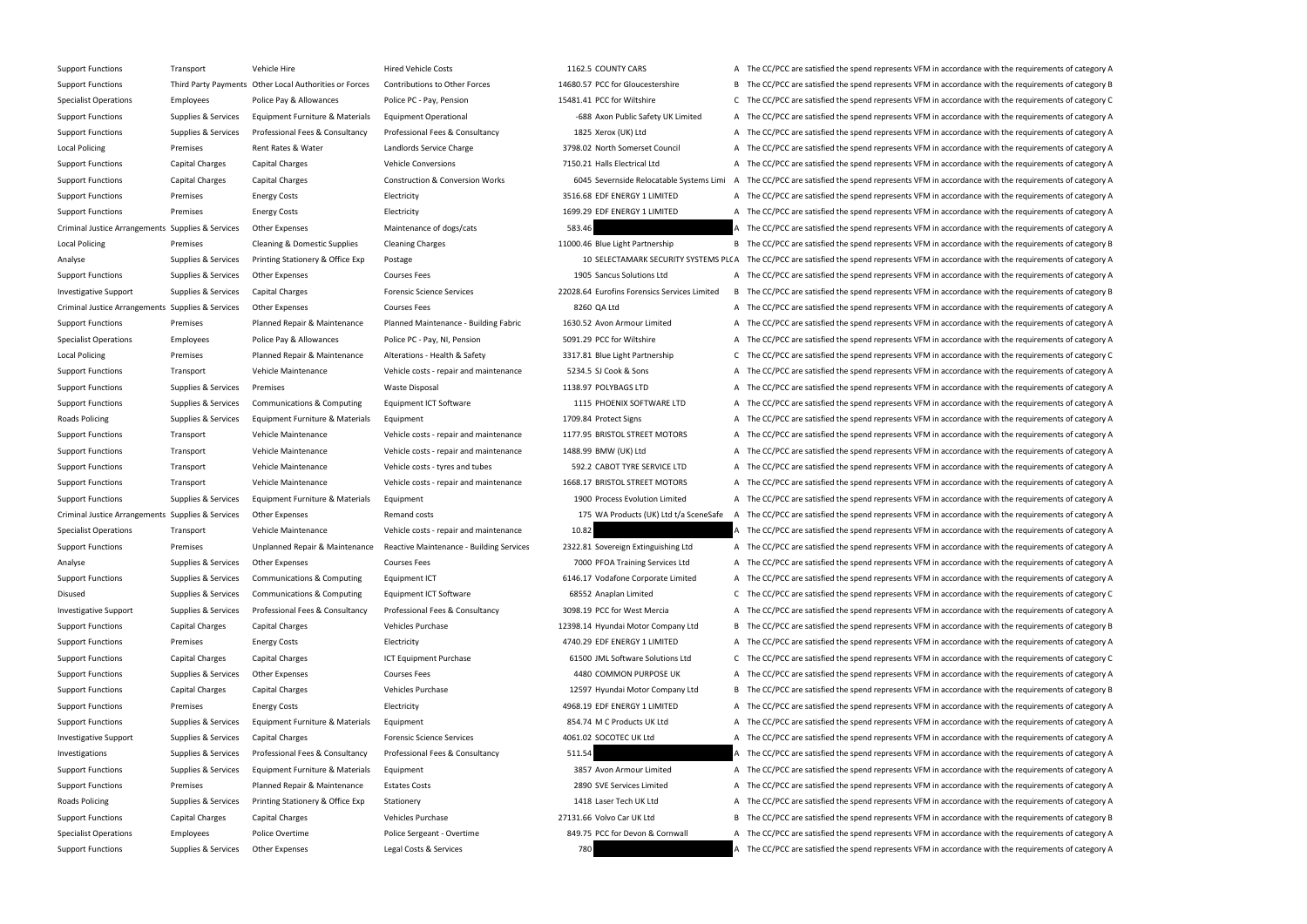| Support Functions                                 | Premises                                 | Rent Rates & Water                                     | Landiords Service Char          |
|---------------------------------------------------|------------------------------------------|--------------------------------------------------------|---------------------------------|
| <b>Support Functions</b>                          | Capital Charges                          | Capital Charges                                        | <b>ICT Equipment Purchas</b>    |
| <b>Specialist Operations</b>                      | Supplies & Services                      | <b>Communications &amp; Computing</b>                  | Equipment ICT                   |
| <b>Support Functions</b>                          | Supplies & Services                      | Equipment Furniture & Materials                        | Equipment                       |
| <b>Support Functions</b>                          | Supplies & Services                      | Equipment Furniture & Materials                        | <b>Equipment Cleaning &amp;</b> |
| Investigations                                    | Transport                                | Vehicle Allowances                                     | <b>Travel fares</b>             |
| <b>Support Functions</b>                          | Premises                                 | Rent Rates & Water                                     | Landlords Service Char          |
| <b>PCC</b>                                        | Supplies & Services                      | Contractors/Fees & Hired Services                      | Fees & Hired                    |
| <b>Support Functions</b>                          | Supplies & Services                      | Contractors/ Fees & Hired Services                     | Fees & Hired                    |
| <b>Support Functions</b>                          | Capital Charges                          | Capital Charges                                        | Other Plant & Equipme           |
| <b>PCC</b>                                        | Third Party Payments Payments to Clients |                                                        | Grants - Voluntary Org          |
| <b>Support Functions</b>                          | Supplies & Services                      | Catering                                               | Catering                        |
| <b>Support Functions</b>                          | Supplies & Services                      | Communications & Computing                             | Equipment ICT                   |
| Analyse                                           | Supplies & Services                      | Equipment Furniture & Materials                        | Equipment                       |
| <b>Support Functions</b>                          | Premises                                 | <b>Energy Costs</b>                                    | Gas                             |
| <b>Support Functions</b>                          | Supplies & Services                      | Equipment Furniture & Materials                        | <b>Equipment Operationa</b>     |
| Roads Policing                                    | Supplies & Services                      | Professional Fees & Consultancy                        | Professional Fees & Co          |
| <b>Investigative Support</b>                      | Supplies & Services                      | Capital Charges                                        | <b>Forensic Science Servic</b>  |
| <b>Support Functions</b>                          | Premises                                 | <b>Energy Costs</b>                                    | Gas                             |
| <b>Local Policing</b>                             | Third Party Payments Payments to Clients |                                                        | Grants - Voluntary Org          |
| <b>Support Functions</b>                          | Supplies & Services                      | Contractors/ Fees & Hired Services                     | Fees & Hired                    |
| <b>Support Functions</b>                          | Capital Charges                          | Capital Charges                                        | <b>Vehicles Purchase</b>        |
| <b>Support Functions</b>                          | Transport                                | Vehicle Maintenance                                    | Vehicle costs - repair a        |
| <b>Support Functions</b>                          | Transport                                | Vehicle Maintenance                                    | Vehicle costs - repair a        |
| <b>Support Functions</b>                          | Supplies & Services                      | Equipment Furniture & Materials                        | Equipment                       |
| <b>Support Functions</b>                          | Supplies & Services                      | Subsistence & Conference                               | Hospitality                     |
| <b>Specialist Operations</b>                      | Supplies & Services                      | Capital Charges                                        | <b>Forensic Science Servic</b>  |
| <b>Support Functions</b>                          | Premises                                 | <b>Energy Costs</b>                                    | Gas                             |
| Criminal Justice Arrangements Supplies & Services |                                          | Other Expenses                                         | Maintenance of dogs/            |
| <b>Support Functions</b>                          | Supplies & Services                      | Equipment Furniture & Materials                        | Equipment Repairs & N           |
| <b>Support Functions</b>                          | Supplies & Services                      | Equipment Furniture & Materials                        | Equipment                       |
| Analyse                                           | Supplies & Services                      | Equipment Furniture & Materials                        | Equipment                       |
| <b>Support Functions</b>                          | Supplies & Services                      | <b>Other Expenses</b>                                  | <b>Courses Fees</b>             |
| <b>Support Functions</b>                          | Supplies & Services                      | Equipment Furniture & Materials                        | <b>Armoury Tools</b>            |
| <b>Support Functions</b>                          | Capital Charges                          | Capital Charges                                        | <b>Vehicles Purchase</b>        |
| <b>Support Functions</b>                          | Supplies & Services                      | Equipment Furniture & Materials                        | Equipment                       |
| <b>Support Functions</b>                          | Capital Charges                          | Capital Charges                                        | ICT Equipment Purchas           |
| <b>Support Functions</b>                          | Supplies & Services                      | Communications & Computing                             | <b>Equipment ICT Consun</b>     |
| <b>Specialist Operations</b>                      | Employees                                | Police Pay & Allowances                                | Police Inspector - Pay,         |
| <b>Local Policing</b>                             |                                          | Third Party Payments Other Local Authorities or Forces | Contributions to Other          |
| <b>Support Functions</b>                          | Supplies & Services                      | Equipment Furniture & Materials                        | <b>Equipment Operationa</b>     |
| Criminal Justice Arrangements Supplies & Services |                                          | <b>Medical Fees</b>                                    | Doctors - call out fees         |
| <b>Support Functions</b>                          | Capital Charges                          | Capital Charges                                        | Vehicles Purchase               |
| <b>Support Functions</b>                          | Supplies & Services                      | Printing Stationery & Office Exp                       | Postage                         |
| <b>Support Functions</b>                          | Transport                                | Vehicle Maintenance                                    | Vehicle costs - repair a        |
| <b>Support Functions</b>                          | Premises                                 | Planned Repair & Maintenance                           | Planned Maintenance             |
| <b>Support Functions</b>                          | Premises                                 | Rent Rates & Water                                     | Rents                           |
| <b>Support Functions</b>                          | Transport                                | Vehicle Maintenance                                    | Vehicle costs - repair a        |
| Analyse                                           | Supplies & Services                      | Equipment Furniture & Materials                        | Equipment                       |
| <b>Operational Support</b>                        | <b>Employees</b>                         | Police Pay & Allowances                                | Police Sergeant - Pay, 0        |
|                                                   |                                          |                                                        |                                 |

Support Functions Agent Rates Arror Council A The CC/PCC are satisfied the spend represents VFM in accordance with the requirements of category A The CC/PCC are satisfied the spend represents VFM in accordance with the req Support Functions Charges Capital Charges Charges Capital Charges Capital Charges Charges 120 A Services UK Ltd A The CC/PCC are satisfied the spend represents VFM in accordance with the requirements of category A 273.39 **A** The CC/PCC are satisfied the spend represents VFM in accordance with the requirements of category A 630.95 POSTURITE (UK) LTD A The CC/PCC are satisfied the spend represents VFM in accordance with the requirements of category A Materials 107.5 WA Products (UK) Ltd t/a SceneSafe A The CC/PCC are satisfied the spend represents VFM in accordance with the requirements of category A 3.5 Corporate Support HQ Imprest A The CC/PCC are satisfied the spend represents VFM in accordance with the requirements of category A Support Functions Asserve Tunctions A The CC/PCC are satisfied the spend represents VFM in accordance with the requirements of category A 17000 MutualGain Ltd **B** The CC/PCC are satisfied the spend represents VFM in accordance with the requirements of category B 9925 SMSR (Social & Market Strategic Res A The CC/PCC are satisfied the spend represents VFM in accordance with the requirements of category A ent Functions Capital Charges Capital Charges Capital Charges Capital Charges Capital Charges Other Plant Charges Assets VFM in accordance with the requirements of category B category B 10128.25 THE BRANDON TRUST B The CC/PCC are satisfied the spend represents VFM in accordance with the requirements of category B 971 Pullins (Bakers) Ltd **A** The CC/PCC are satisfied the spend represents VFM in accordance with the requirements of category A 2650 Telefonica UK Limited **A The CC/PCC are satisfied the spend represents VFM** in accordance with the requirements of category A 270 SELECTAMARK SECURITY SYSTEMS PL(A The CC/PCC are satisfied the spend represents VFM in accordance with the requirements of category A 1023.54 BOC Limited **A** The CC/PCC are satisfied the spend represents VFM in accordance with the requirements of category A 2140.25 Ruth Lee Limited **A** The CC/PCC are satisfied the spend represents VFM in accordance with the requirements of category A onsultancy **Examples A Bishop & Son A The CC/PCC** are satisfied the spend represents VFM in accordance with the requirements of category A Ces Capital Charges Forensic Supplies Capital Charges Forensic Sciences Capital Charges Forensic Science Services 1333.58 SOCOTEC UK Ltd A The CC/PCC are satisfied the spend represents VFM in accordance with the requiremen 1325.29 CORONA ENERGY RETAIL 4 LTD A The CC/PCC are satisfied the spend represents VFM in accordance with the requirements of category A 21634.5 North Somerset Council **B** The CC/PCC are satisfied the spend represents VFM in accordance with the requirements of category B 1115.83 My Staff Shop Limited **A** The CC/PCC are satisfied the spend represents VFM in accordance with the requirements of category A 12398.14 Hyundai Motor Company Ltd B The CC/PCC are satisfied the spend represents VFM in accordance with the requirements of category B Ind maintenance 4838.4 Press Commercial Bodyworks  $\overline{A}$  The CC/PCC are satisfied the spend represents VFM in accordance with the requirements of category A nd maintenance 4445.15 SJ Cook & Sons A The CC/PCC are satisfied the spend represents VFM in accordance with the requirements of category A 3500 Mecanique **A The CC/PCC are satisfied the spend represents VFM** in accordance with the requirements of category A 1193.2 PEGASUS CATERING LTD A The CC/PCC are satisfied the spend represents VFM in accordance with the requirements of category A Ces Capitalist Operations Capital Charges Forensic Capital Charges Forensic Science Services Forensic Science Services 624 Orchid Cellmark Ltd C The CC/PCC are satisfied the spend represents VFM in accordance with the requ 1512.57 CORONA ENERGY RETAIL 4 LTD A The CC/PCC are satisfied the spend represents VFM in accordance with the requirements of category A Criminal Arrangements of category Arrangements Other Expenses Maintenance of dogs. A Service of dogs and the spend represents VFM in accordance with the requirements of category A Maintenance **A The CONTEGORT FURNITURE A THE CONTEGORT FURNITURE A** The CC/PCC are satisfied the spend represents VFM in accordance with the requirements of category A 1800 A The CC/PCC are satisfied the spend represents VFM in accordance with the requirements of category A 986 CJG Fire Protection Ltd **A** The CC/PCC are satisfied the spend represents VFM in accordance with the requirements of category A The CC/PCC are satisfied the spend represents VFM in accordance with the requirements of category A 1620.87 BZ Paintball Supplies Ltd A The CC/PCC are satisfied the spend represents VFM in accordance with the requirements of category A 12398.14 Hyundai Motor Company Ltd B The CC/PCC are satisfied the spend represents VFM in accordance with the requirements of category B 1094 **A The CC/PCC are satisfied the spend represents VFM** in accordance with the requirements of category A Support Functions Capital Charges ICT Equipment Charges ICT Equipment Purchase 22000 Softcat Limited B The CC/PCC are satisfied the spend represents VFM in accordance with the requirements of category B nables **2125.95 PJ & RHS LTD** A The CC/PCC are satisfied the spend represents VFM in accordance with the requirements of category A NI, Pension 2163.14 PCC for Wiltshire CCC The CC/PCC are satisfied the spend represents VFM in accordance with the requirements of category C 1810.17 PCC for Wiltshire Arror And The CC/PCC are satisfied the spend represents VFM in accordance with the requirements of category A 20093 GMK Ltd **Examples Acces Equipment Functions Supplies A** The CC/PCC are satisfied the spend represents VFM in accordance with the requirements of category B -1495 G4S Health Services (UK) Ltd A The CC/PCC are satisfied the spend represents VFM in accordance with the requirements of category A 23749.91 Peugeot Motor Company Plc B The CC/PCC are satisfied the spend represents VFM in accordance with the requirements of category B 18 Supplies A The CC/PCC are satisfied the spend represents VFM in accordance with the requirements of category A nd maintenance 773.68 Bristol PartsPlus A The CC/PCC are satisfied the spend represents VFM in accordance with the requirements of category A Building Services 1354.61 PHS Group Ltd A The CC/PCC are satisfied the spend represents VFM in accordance with the requirements of category A 2666.66 BATH & NORTH EAST SOMERSET COUI A The CC/PCC are satisfied the spend represents VFM in accordance with the requirements of category A nd maintenance 539.46 BMW (UK) Ltd A The CC/PCC are satisfied the spend represents VFM in accordance with the requirements of category A 998 SELECTAMARK SECURITY SYSTEMS PL(A The CC/PCC are satisfied the spend represents VFM in accordance with the requirements of category A OT, NI, Pension 5813.04 PCC for Wiltshire C The CC/PCC are satisfied the spend represents VFM in accordance with the requirements of category C